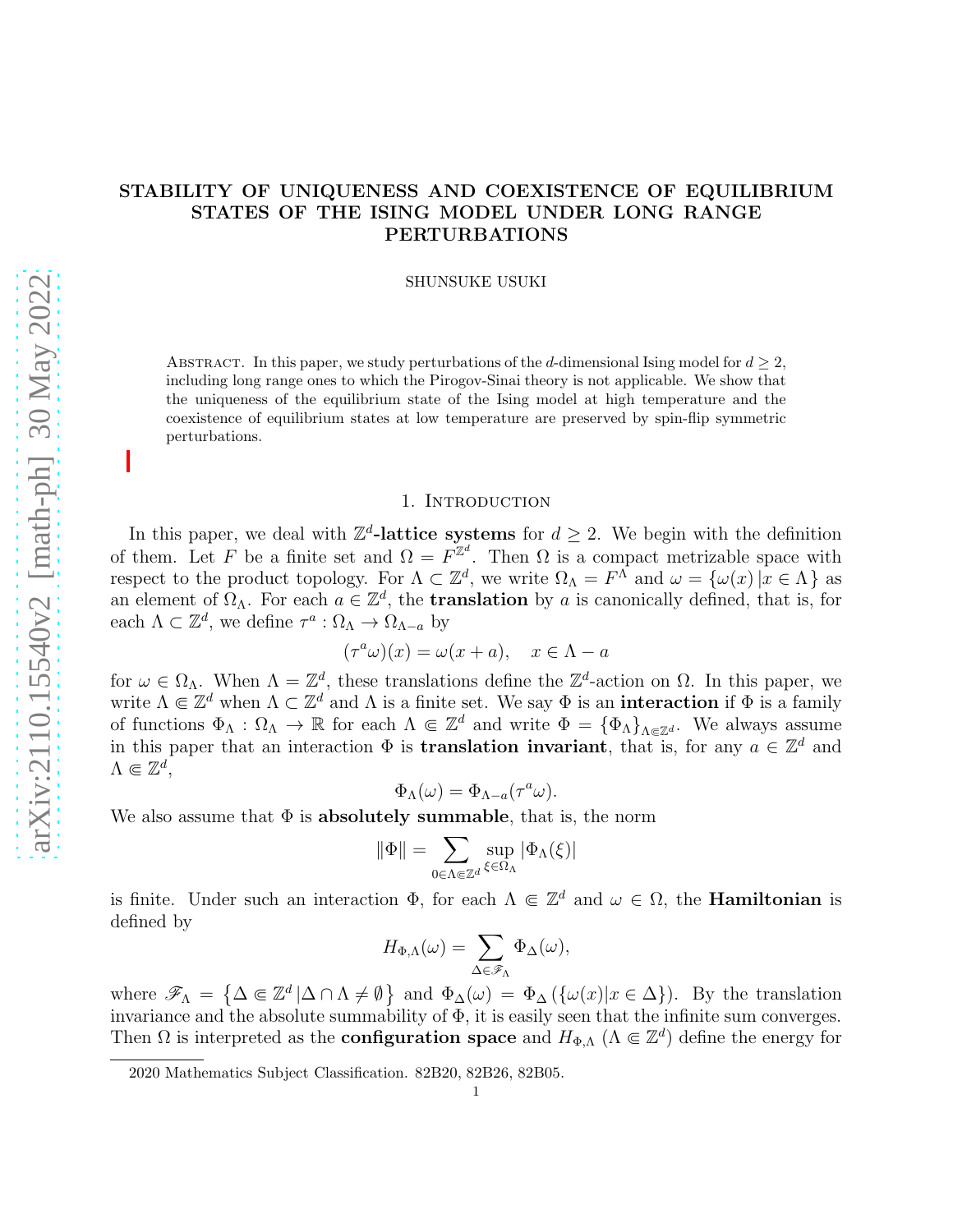each configuration  $\omega \in \Omega$ . Then we regard  $\Omega$  with  $\Phi$  as a  $\mathbb{Z}^d$ -lattice system. We say that an interaction  $\Phi$  is finite range if

$$
r(\Phi) = \inf \{ R > 0 \mid \Phi_{\Lambda} = 0 \text{ for any } \Lambda \Subset \mathbb{Z}^d \text{ with } \text{diam}(\Lambda) > R \} < \infty.
$$

In the above, for  $\Lambda \subset \mathbb{Z}^d$ ,

$$
diam(\Lambda) = sup \{ ||x - y||_{\infty} | x, y \in \Lambda \},\
$$

where  $||x||_{\infty} = \max\{|x_1|, \ldots, |x_d|\}$  for  $x = (x_1, \ldots, x_d) \in \mathbb{Z}^d$ . We emphasize that, in this paper, we deal with interactions which are **long range**, that is,  $r(\Phi) = \infty$  in general.

The Ising model is a famous and important example of a  $\mathbb{Z}^d$ -lattice system, which we mainly deal with in this paper. This is a simple mathematical model of ferromagnetism.

<span id="page-1-0"></span>**Definition 1.1** (The Ising model). Let  $\beta > 0$ . The d-dimensional Ising model at the inverse temperature  $\beta$  is a  $\mathbb{Z}^d$ -lattice system on  $\Omega = \{1, -1\}^{\mathbb{Z}^d}$  with a finite range interaction  $\Phi^{\beta}$ defined by

$$
\Phi_{\Lambda}^{\beta}(\omega) = \begin{cases}\n-\beta\omega(x)\omega(y), & \text{if } \Lambda = \{x, y\} \text{ with } ||x - y||_1 = 1 \\
0, & \text{otherwise,} \n\end{cases}
$$

for each  $\Lambda \subseteq \mathbb{Z}^d$  and  $\omega \in \Omega_{\Lambda} = \{1, -1\}^{\Lambda}$ , where  $||x||_1 = \sum_{i=1}^d |x_i|$  for  $x = (x_1, \ldots, x_d) \in \mathbb{Z}^d$ . Here,  $\beta$  is the parameter representing the inverse of the temperature of the system.

For a  $\mathbb{Z}^d$ -lattice system, Borel probability measures on  $\Omega$  which represent statistical states of the system stable under the interaction are determined and called Gibbs states. Translation invariant probability measures representing stable statistical states are called equilibrium states. We give the rigorous definition in Section [2.1.](#page-3-0) It is an important problem to determine whether there are more than one equilibrium state for the system or not. For the case of  $d = 1$ , it is known that there exists the only one equilibrium state for any interaction under a reasonable condition. For example, finite range interactions satisfy this condition (see [\[17,](#page-19-0) Chapter 5]). On the other hand, the system might have more than one equilibrium state when  $d \geq 2$ . Concerning this problem, the Ising model defined in Definition [1.1](#page-1-0) shows the remarkable property below (for example, see [\[10,](#page-19-1) Chapter 3]).

**Proposition 1.1** (Phase transition on the Ising model). Let  $d \geq 2$ . Then there exists  $\beta_c > 0$ depending on d such that the followings hold.

- (1) If  $\beta < \beta_c$ , then  $\Phi^{\beta}$  has a unique Gibbs state and, in particular, a unique equilibrium state.
- (2) If  $\beta > \beta_c$ , then  $\Phi^{\beta}$  has more than one equilibrium state.

This phenomenon is called **phase transition** on the Ising model and  $\beta_c$  as above the critical inverse temperature.

- **Remark 1.1.** (i) For the Ising models with  $\beta > \beta_c$ , the concrete structure of the set of equilibrium states is known (see [\[1\]](#page-19-2) or [\[13\]](#page-19-3) for  $d = 2$  and [\[4\]](#page-19-4) for  $d \geq 3$ ). We will mention this structure in detail later (Section [4\)](#page-17-0).
	- (ii) It seems difficult to study the Ising model at the critical temperature. However, it is shown in [\[2\]](#page-19-5) that, at  $\beta = \beta_c$ ,  $\Phi^{\beta_c}$  has a unique Gibbs state.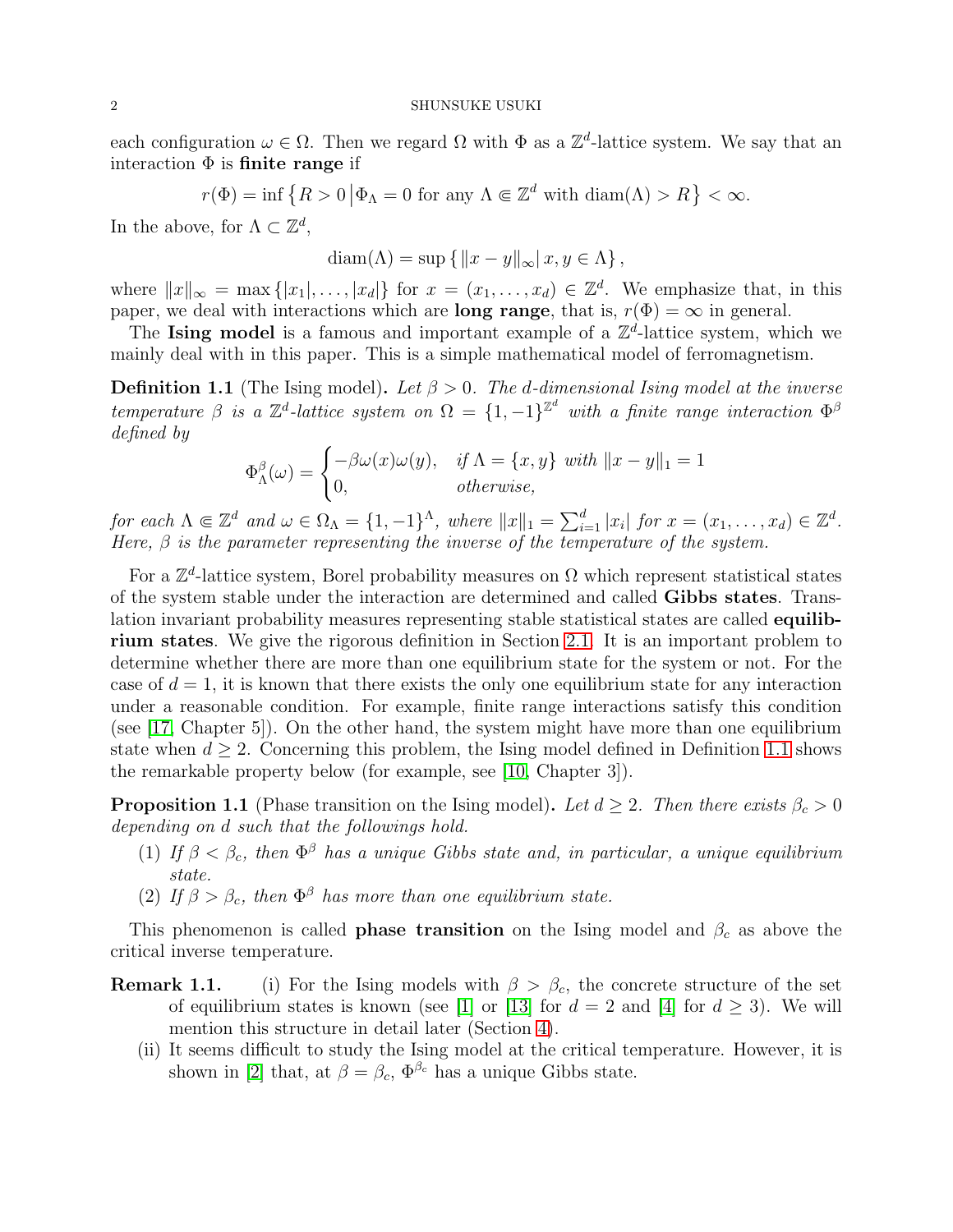The central question of this paper is to determine for the Ising model whether the uniqueness or coexistence of equilibrium states is preserved if we perturb the interaction  $\Phi^{\beta}$ . Here a perturbation of  $\Phi^{\beta}$  means an interaction  $\Phi^{\beta} + \Psi$  defined by

$$
(\Phi^{\beta} + \Psi)_{\Lambda} = \Phi^{\beta}_{\Lambda} + \Psi_{\Lambda}
$$

for each  $\Lambda \Subset \mathbb{Z}^d$  for some small perturbation interaction  $\Psi$ . Perturbations of the interaction may correspond to some influence from the surroundings to the system or some noise in the interaction. Hence it is interesting to study what happens under perturbations of the interaction. We remark that the 'upper semicontinuity' of equilibrium states in perturbations of interactions holds in the following sense.

<span id="page-2-0"></span>**Proposition 1.2.** Let  $\Phi_0$  be an interaction,  $I_{\Phi_0}$  be the set of equilibrium states for  $\Phi_0$  and I be the set of translation invariant Borel probability measures on  $\Omega$ . Then, for any neighborhood U of  $I_{\Phi_0}$  in I with respect to the weak\*-topology, there exists  $0 < \delta < 1$  such that, for any interaction  $\Psi$  with  $\|\Psi\| < \delta$ , we have

$$
I_{\Phi_0 + \Psi} \subset U.
$$

We give the proof in the appendix. We notice that Proposition [1.2](#page-2-0) does not ensure the stability of the uniqueness or coexistence of equilibrium states.

If the perturbations are finite range, then this perturbation problem can be studied by the known theory, called the **Pirogov-Sinai theory** and it is known that the coexistence of equilibrium states at low temperature is stable under finite range perturbations which preserve some symmetry of the Ising model, called the spin-flip symmetry.

Definition 1.2. An interaction  $\Psi$  on  $\Omega = \{1, -1\}^{\mathbb{Z}^d}$  is spin-flip symmetric if

$$
\Psi_\Lambda(\omega)=\Psi_\Lambda(-\omega)
$$

for  $\Lambda \Subset \mathbb{Z}^d$  and  $\omega \in \Omega_{\Lambda}$ .

Our main theorem says that the same statement holds under long range perturbations to which the Pirogov-Sinai theory is not applicable. We remark in detail the relation between our main theorem and the Pirogov-Sinai theory in Secrion [2.4.](#page-7-0) We consider perturbations by small parturbation interactions with respect to the norm  $\|\cdot\|$ , which we call the d-th order decaying norm. The following is our main theorem.

<span id="page-2-1"></span>**Theorem 1.3** (Main theorem). Let  $d \geq 2$  and, for  $\beta > 0$ ,  $\Phi^{\beta}$  be the interaction of the d-dimensional Ising model at the inverse temperature  $\beta$ . We write  $\beta_c$  for the critical inverse temperature. Then we have the following.

- (1) There exist  $0 < \beta_h < \beta_c$  and  $\delta > 0$  such that, for any  $0 < \beta \leq \beta_h$  and any translation invariant interaction  $\Psi$  with  $\|\Psi\| < \delta$ ,  $\Phi = \Phi^{\beta} + \Psi$  has a unique Gibbs state and, in particular, a unique equilibrium state.
- (2) There exist  $\beta_c < \beta_l < \infty$  and  $\delta > 0$  such that, for any  $\beta \geq \beta_l$  and any translation invariant interaction  $\Psi$  with  $\|\Psi\| < \delta$  which is spin-flip symmetric,  $\Phi = \Phi^{\beta} + \Psi$  has more than one equilibrium state.

The definition of  $\|\cdot\|$  is given in Section [2.2.](#page-5-0) We notice that this norm is stronger than  $\|\cdot\|$  and weaker than the exponentially decaying norm.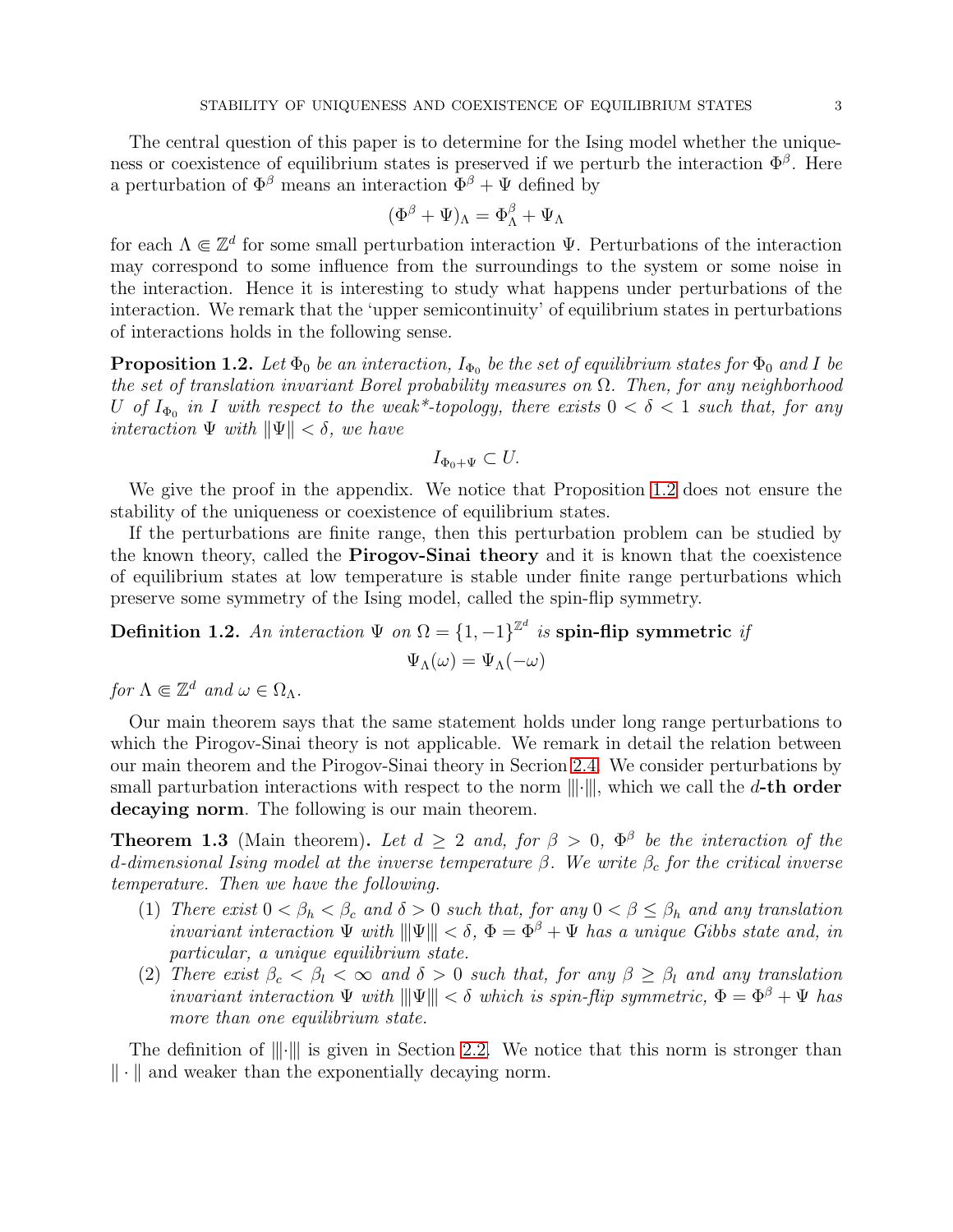### 4 SHUNSUKE USUKI

- Remark 1.2. (i) Actually, Theorem [1.3](#page-2-1) (1) is a direct collorary of Dobrushin's criterion, which gives a condition for an interaction to have a unique Gibbs state. We remark this in detail in Section [2.3.](#page-6-0)
	- (ii) Theorem [1.3](#page-2-1) (2) follows from stronger results, Theorems [3.1](#page-8-0) and [3.2](#page-8-1) below.
	- (iii) In Theorem [1.3,](#page-2-1) the d-th order decaying condition is crucial. See Remark [3.1.](#page-17-1)

We notice that Theorem [1.3](#page-2-1) (2) fails if we drop the spin-flip symmetry condition. To see this, we see the phase diagram of the Ising model with external fields. For  $\beta, h \in \mathbb{R}$ , we define the interaction  $\{\Phi_{\Lambda}^{\beta,h}$  ${}_{\Lambda}^{\beta,n}$ }<sub>Λ∈Ζ</sub><sup>*d*</sup> by

$$
\Phi_{\Lambda}^{\beta,h}(\omega) = \begin{cases}\n-\beta\omega(x)\omega(y), & \Lambda = \{x,y\} \text{ with } ||x-y||_1 = 1 \\
-h\omega(x), & \Lambda = \{x\} \\
0, & \text{otherwise,} \n\end{cases}
$$

for each  $\Lambda \Subset \mathbb{Z}^d$  and  $\omega \in \Omega_{\Lambda}$ . When  $h = 0$  then  $\Phi^{\beta,0} = \Phi^{\beta}$  and, by taking  $h \neq 0$  arbitrarily small, we can think  $\Phi^{\beta,h}$  as a perturbation of  $\Phi^{\beta}$ . Then the following holds (see [\[10,](#page-19-1) Chapter 3]).

<span id="page-3-1"></span>**Proposition 1.4.** For any  $\beta, h \in \mathbb{R}$  with  $h \neq 0$ ,  $\Phi^{\beta,h}$  has a unique Gibbs state.

We notice that the perturbations  $\Phi^{\beta,h}$  ( $h \neq 0$ ) are not spin-flip symmetric. Hence Propo-sition [1.4](#page-3-1) says that, for sufficiently large  $\beta$ , non-spin-flip symmetric perturbations of  $\Phi^{\beta}$  can break the structure of the equilibrium states. Moreover, it is known that the uniqueness of the equilibrium state is a 'generic' property in the space of interactions (with appropriate norms). This fact is discussed in [\[6\]](#page-19-6), [\[9\]](#page-19-7), [\[18\]](#page-19-8) and [\[14\]](#page-19-9). Our main theorem [1.3](#page-2-1) says that spin-flip symmetric perturbations are 'not generic' and preserve the coexistence.

In Section [2.1,](#page-3-0) we give the rigorous definition of Gibbs states and equilibrium states. We give the definition of the d-th order decaying norm  $\|\cdot\|$  is Section [2.2.](#page-5-0) In Section [2.3,](#page-6-0) we give Dobrushin's criterion and deduce Theorem [1.3](#page-2-1) (1) from it. We remark the relation between our main theorem and the Pirogov-Sinai theory in Secrion [2.4.](#page-7-0) We prove the main theorem at low temperature in Section [3.](#page-8-2) We use in the proof some extension of Peierls' argument. We notice further questions in Section [4.](#page-17-0)

The author is grateful to Masayuki Asaoka and Mitsuhiro Shishikura for their helpful advice, and Takehiko Morita, Masaki Tsukamoto and Tom Meyerovitch for their useful comments.

## 2. Preliminaries

<span id="page-3-0"></span>2.1. Gibbs states and equilibrium states. In this section, for a  $\mathbb{Z}^d$ -lattice system on  $\Omega = F^{\mathbb{Z}^d}$  with an interaction  $\Phi$ , we give the rigorous definition of Gibbs states and equilibrium states. We first define Gibbs states by the thermodynamical condition, called the DLR condition[∗](#page-3-2) . We next define equilibrium states by the variational principle in the theory of dynamical systems and notice that these different definitions are equivalent under the translation invariant condition.

<span id="page-3-2"></span><sup>∗</sup>This is named after R. L. Dobrushin, O. E. Lanford and D. Ruelle.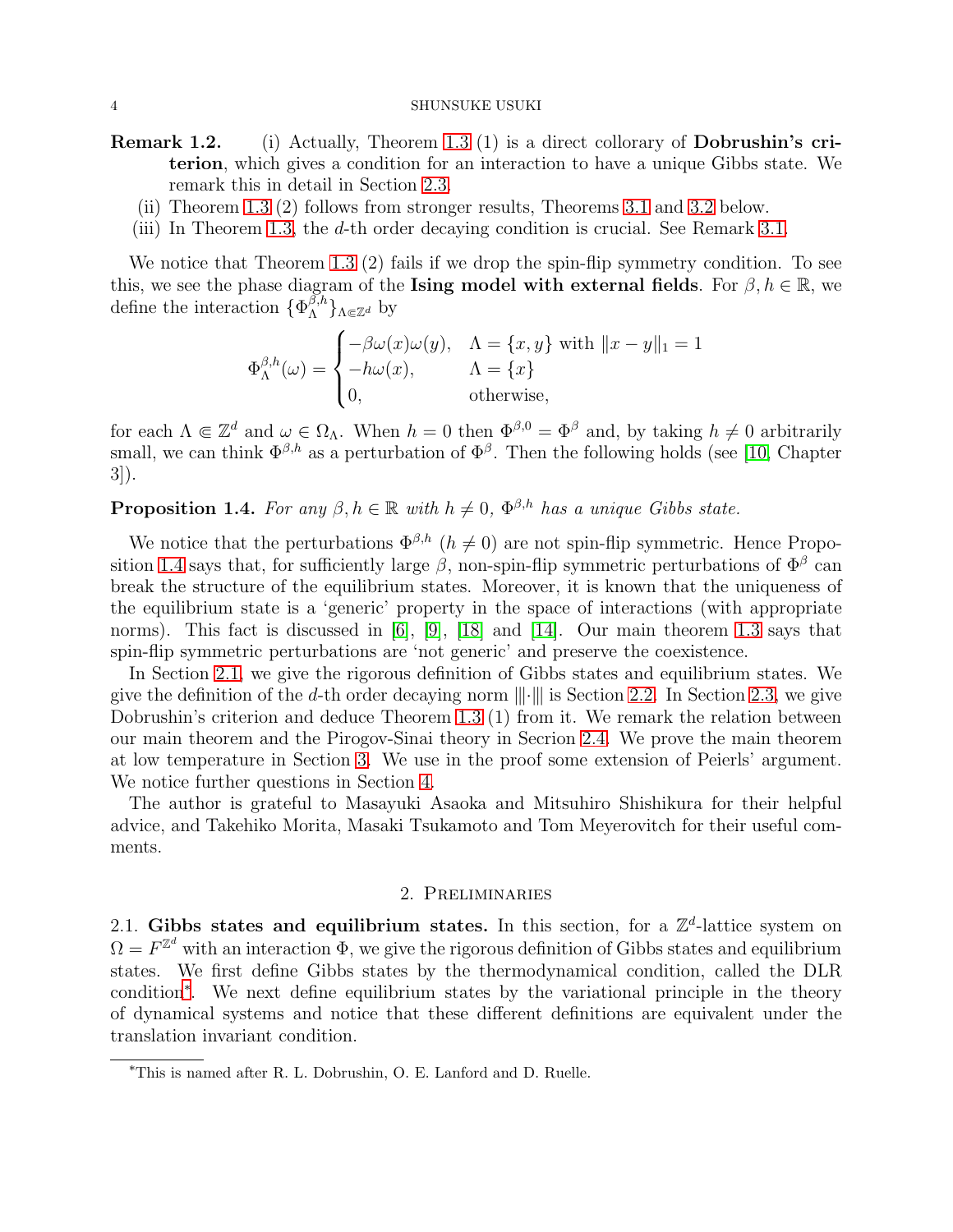For  $\Lambda \in \mathbb{Z}^d, \eta \in \Omega_{\mathbb{Z}^d \setminus \Lambda}$  and  $\xi_{\Lambda} \in \Omega_{\Lambda}$ , we write  $\xi_{\Lambda} \vee \eta$  for the element of  $\Omega$  defined by  $\xi_\Lambda \vee \eta|_\Lambda = \zeta_\Lambda$  and  $\xi_\Lambda \vee \eta|_{\mathbb{Z}^d \setminus \Lambda} = \eta$ . We define the finite Gibbs state  $\mu_q^{\eta}$  $\stackrel{\eta}{\Phi},_\Lambda$  in  $\Lambda$  with the **boundary condition**  $\eta$  as the Borel probability measure on  $\Omega_{\Lambda}$  defined by

(2.1) 
$$
\mu_{\Phi,\Lambda}^{\eta}(\{\omega_{\Lambda}\}) = \frac{1}{Z_{\Phi,\Lambda}^{\eta}} \exp(-H_{\Phi,\Lambda}(\omega_{\Lambda} \vee \eta))
$$

for each  $\omega_{\Lambda} \in \Omega_{\Lambda}$ , where

<span id="page-4-1"></span>
$$
Z_{\Phi,\Lambda}^{\eta} = \sum_{\xi_{\Lambda} \in \Omega_{\Lambda}} \exp \left( -H_{\Phi,\Lambda}(\xi_{\Lambda} \vee \eta) \right).
$$

We call  $Z_{\Phi}^{\eta}$  $\eta_{\Phi,\Lambda}^{\eta}$  the partition function in  $\Lambda$  with the boundary condition  $η$ . Let  $C(\Omega)$ be the real Banach space of continuous real-valued functions on  $\Omega$  with the supremum norm and  $M(\Omega)$  be the set of Borel probability measures on  $\Omega$ .  $M(\Omega)$  can be viewed as a subset of the dual space of the Banach space  $C(\Omega)$ . Then  $M(\Omega)$  is a compact, convex and metrizable space with respect to the weak\*-topology.

<span id="page-4-0"></span>**Definition 2.1** (Gibbs State).  $\sigma \in M(\Omega)$  is a Gibbs state for an interaction  $\Phi$  if for each  $\Lambda \in \mathbb{Z}^d$ , there exists a Borel probability measure  $\sigma_{\mathbb{Z}^d\setminus\Lambda}$  on  $\Omega_{\mathbb{Z}^d\setminus\Lambda}$  such that for any  $\omega_{\Lambda} \in \Omega_{\Lambda}$ ,

$$
\sigma(\{\xi\in\Omega\mid \xi|_{\Lambda}=\omega_{\Lambda}\})=\int_{\Omega_{\mathbb{Z}^d\backslash\Lambda}}\mu_{\Phi,\Lambda}^{\eta}(\{\omega_{\Lambda}\}) d\sigma_{\mathbb{Z}^d\backslash\Lambda}(\eta).
$$

Definition [2.1](#page-4-0) is equivalent to the following: for each  $\Lambda \subseteq \mathbb{Z}^d$  and  $\eta \in \Omega_{\mathbb{Z}^d\setminus\Lambda}$ , the conditional probability that  $\xi|_{\Lambda} = \omega_{\Lambda}$  under  $\xi|_{\mathbb{Z}^d \setminus \Lambda} = \eta$  is  $\mu_q^{\eta}$  ${}_{\Phi,\Lambda}^{\eta}(\{\omega_{\Lambda}\})$ . This condition is called the DLR condition. Let  $K_{\Phi}$  be the set of Gibbs states for  $\Phi$ . This is a nonempty, compact and convex subset of  $M(\Omega)$  (see [\[17,](#page-19-0) Chapter 1]). We notice that  $K_{\Phi+C} = K_{\Phi}$  for any constant interaction C (that is, an interaction such that  $C_{\Lambda}$  is constant for each  $\Lambda \Subset \mathbb{Z}^d$ ).

Next, we state the variational principle in the theory of dynamical systems and give the definition of equilibrium states. Let I be the set of Borel probability measures  $\mu$  on  $\Omega$  which are translation invariant, that is,  $\tau^a_* \mu = \mu$  for each  $a \in \mathbb{Z}^d$ . This is a nonempty, compact and convex subset of  $M(\Omega)$ . For a sequence  $\{\Lambda_n\}_{n=1}^{\infty}$  of finite subsets of  $\mathbb{Z}^d$ , we write  $\Lambda_n \nearrow \infty$ (limit in the sense of van Hove) when  $|\Lambda_n| \to \infty$  and, for any  $a \in \mathbb{Z}^d$ ,  $|(\Lambda_n + a) \setminus \Lambda_n|/|\Lambda_n| \to 0$ . An example of such a sequence is  $\{B(n)\}_{n=1}^{\infty}$ , where  $B(n) = \{-n, \ldots, n\}^d$ .

**Definition 2.2.** For each  $\mu \in I$ , the limit

$$
h(\mu) = \lim_{n \to \infty} -\frac{1}{|\Lambda_n|} \sum_{\omega \in \Omega_{\Lambda_n}} \mu_{\Lambda_n}(\{\omega\}) \log \mu_{\Lambda_n}(\{\omega\}),
$$

where  $\mu_{\Lambda_n}(\{\omega\}) = \mu(\{\xi \in \Omega \mid \xi|_{\Lambda_n} = \omega\})$ , exists and is independent of the choice of sequence  ${\{\Lambda_n\}}_{n=1}^{\infty}$  such that  $\Lambda_n \nearrow \infty$  (see [\[17,](#page-19-0) Chapter 3]).  $h(\mu)$  is called the **measure-theoretic** entropy of  $\mu$ .

Definition 2.3. For each interaction  $\Phi$  and  $\Lambda \Subset \mathbb{Z}^d$ , We define the partition function in  $\Lambda$  with free boundary condition by

$$
Z_{\Phi,\Lambda} = \sum_{\omega \in \Omega_\Lambda} \exp \left( - \sum_{\Delta \subset \Lambda} \Phi_\Delta(\omega) \right).
$$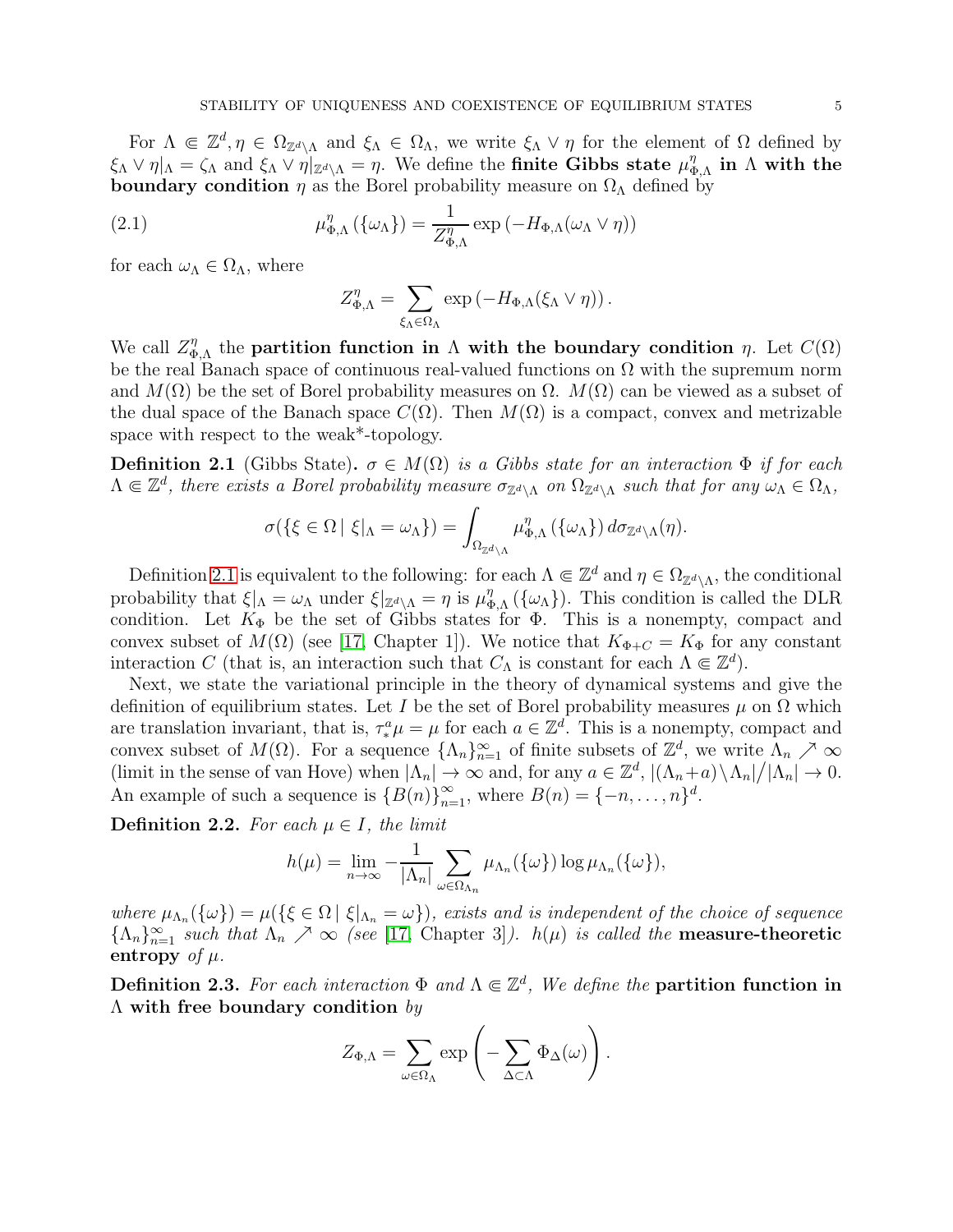Then, the limit

$$
P^{\Phi} = \lim_{n \to \infty} \frac{1}{|\Lambda_n|} \log Z_{\Phi, \Lambda_n}
$$

exists and is independent of the choice of sequence  $\{\Lambda_n\}_{n=1}^{\infty}$  such that  $\Lambda_n \nearrow \infty$  (see [\[17,](#page-19-0) Chapter 3]).  $P^{\Phi}$  is called the **pressure** of  $\Phi$ .

For an interaction  $\Phi$ , we define  $A_{\Phi}: \Omega \to \mathbb{R}$  by

$$
A_{\Phi}(\omega) = -\sum_{\Lambda} \Phi_{\Lambda}(\omega),
$$

where the sum runs over those  $\Lambda \in \mathbb{Z}^d$  such that  $\Lambda$  contains 0 in  $\mathbb{Z}^d$  and 0 is the middle element of  $\Lambda$  (that is, the  $\lfloor (\vert \Lambda \vert + 1)/2 \rfloor$ -th<sup>[†](#page-5-1)</sup> element) with respect to the lexicographic order on Λ. Since  $\Phi$  is absolutely summable,  $A_{\Phi}$  is continuous.  $-A_{\Phi}(\omega)$  physically represents the contribution of  $0 \in \mathbb{Z}^d$  to the energy in the configuration  $\omega$ . The **variational principle** is the statement which connencts entropy, pressure and  $A_{\Phi}$ .

<span id="page-5-2"></span>**Proposition 2.1** (Variational Principle). For each interaction  $\Phi$ ,

$$
P^{\Phi} = \sup_{\mu \in I} \left( h(\mu) + \int_{\Omega} A_{\Phi} d\mu \right).
$$

Moreover, there exists some  $\mu \in I$  such that  $\mu$  achieves the supremum (see [\[17,](#page-19-0) Theorem  $3.12$ ].

**Definition 2.4** (Equilibrium State). An element  $\mu \in I$  is an equilibrium state for an interaction  $\Phi$  if  $\mu$  achieves the supremum of Proposition [2.1.](#page-5-2)

Let  $I_{\Phi}$  be the set of the equilibrium states for  $\Phi$ . This is a nonempty, compact and convex subset of  $M(\Omega)$ . The definituon of the equilibrium states turn out to be a charactarization of the translation invariant Gibbs states, that is, the following proposition holds (see [\[17,](#page-19-0) Theorem 4.2]).

<span id="page-5-3"></span>**Proposition 2.2.** For each interaction  $\Phi$ ,

$$
I_{\Phi} = K_{\Phi} \cap I.
$$

<span id="page-5-0"></span>2.2.  $d$ -th order decaying interactions. In this section, we introduce  $d$ -th order decaying interactions on  $\Omega = \{-1.1\}^{\mathbb{Z}^d}$  and give the definition of the d-th order decaying norm  $\|\|\cdot\|$  in Theorem [1.3.](#page-2-1)

Definition 2.5. An interaction  $\Psi$  is d-th order decaying if

$$
\|\Psi\| = \sum_{0 \in \Lambda \in \mathbb{Z}^d} (\text{diam}(\Lambda) + 1)^d \sup_{\omega \in \Omega_{\Lambda}} |\Psi_{\Lambda}(\omega)| < \infty.
$$

We call the norm  $\|\cdot\|$  the d-th order decaying norm.

<span id="page-5-1"></span><sup>&</sup>lt;sup>†</sup>For  $a \in \mathbb{R}$ , |a| denotes the largest integer that is not larger than a.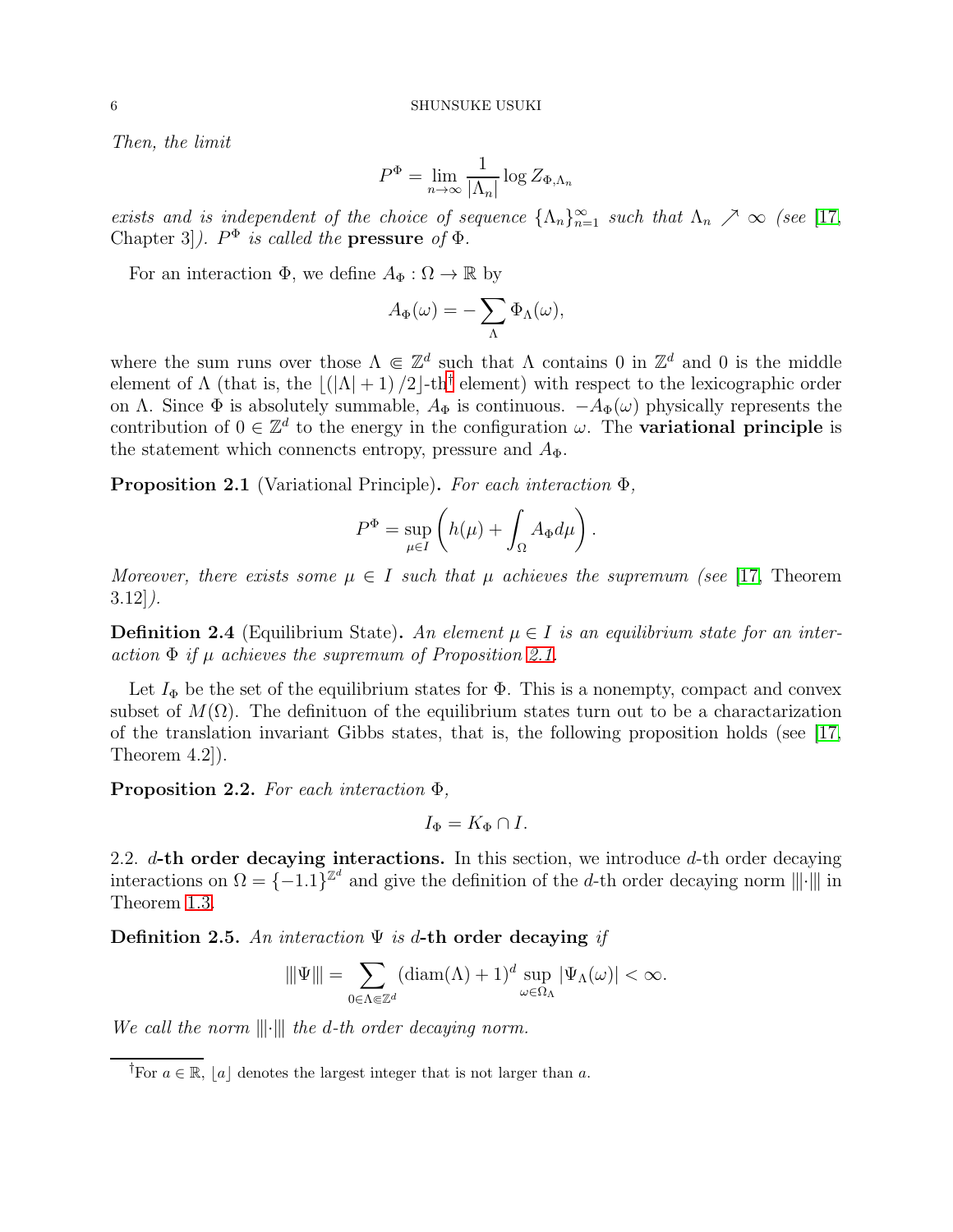It is obvious that

$$
\|\Psi\|\leq \|\Psi\|
$$

for any d-th order decaying interaction  $\Psi$  on  $\Omega$ . We see some examples of d-th order decaying interactions. Clearly, we have many  $d$ -th order decaying interactions other than these examples.

**Example 2.1.** (1) Finite range interactions are clearly d-th order decaying.

(2) (Two body interactions.) Let  $\Psi$  be a translation invariant interaction on  $\Omega$  which satisfies

$$
\Psi_{\Lambda}=0
$$

unless  $\Lambda$  consists of distinct two points. We emphasize that these two body interactions are not finite range in general. We assume that  $\Psi$  is  $(2d + \varepsilon)$ -th order decaying, that is, there exists  $\varepsilon > 0$  such that

$$
\|\Psi\|_{\varepsilon} = \sup\left\{ \|x - y\|_{\infty}^{2d + \varepsilon} \left| \Psi_{\{x, y\}}(\omega) \right| \mid x, y \in \mathbb{Z}^d, \ x \neq y, \ \omega \in \Omega_{\{x, y\}} \right\} < \infty.
$$

We have

$$
\|\Psi\| = \sum_{x \in \mathbb{Z}^d \backslash \{0\}} (\|x\|_{\infty} + 1)^d \sup_{\omega \in \Omega_{\{0,x\}}} |\Psi_{\{0,x\}}(\omega)|
$$
  

$$
\leq \sum_{x \in \mathbb{Z}^d \backslash \{0\}} (\|x\|_{\infty} + 1)^d \|x\|_{\infty}^{-(2d+\varepsilon)} \|\Psi\|_{\varepsilon}
$$
  

$$
= M_{\varepsilon} \|\Psi\|_{\varepsilon},
$$

where  $M_{\varepsilon} = \sum_{n=1}^{\infty} ((2n+1)^d - (2n-1)^d)(n+1)^d n^{-(2d+\varepsilon)} < \infty$ . Hence  $\Psi$  is d-th order decaying.

Here, we give some remark on two body interactions. If a two body interaction  $\Psi$  has a form  $\Psi_{\{x,y\}}(\omega) = K_{x,y}\omega(x)\omega(y), K_{x,y} \in \mathbb{R}$ , a condition for  $\Psi$  to have more than one equilibrium state is given in [\[12\]](#page-19-10). From this condition, we can see that, if a perturbation interaction  $\Psi$ is a two body interaction which has a form as above, the coexistence of equilibrium states holds under weaker assumption than Theorem [1.3](#page-2-1) (2).

<span id="page-6-0"></span>2.3. High temperature cases and Dobrushin's criterion. In this section, we give Do-brushin's criterion and see that Theorem [1.3](#page-2-1) (1) follows from this. Let  $\Phi$  be a translation invariant interaction. For any  $x \in \mathbb{Z}^d \setminus \{0\}$ , we define

$$
\rho_{\Phi}(x) = \sup \left\{ \left| \mu_{\Phi,\{0\}}^{\eta}(\{1\}) - \mu_{\Phi,\{0\}}^{\zeta}(\{1\}) \right| \mid \eta, \zeta \in \Omega_{\mathbb{Z}^d \setminus \{0\}}, \ \eta|_{\mathbb{Z}^d \setminus \{0,x\}} = \zeta|_{\mathbb{Z}^d \setminus \{0,x\}} \right\}.
$$

Proposition 2.3 (Dobrushin's Criterion). If

$$
\sum_{x\in\mathbb{Z}^d\backslash\{0\}}\rho_\Phi(x)<1,
$$

then  $\Phi$  has a unique Gibbs state.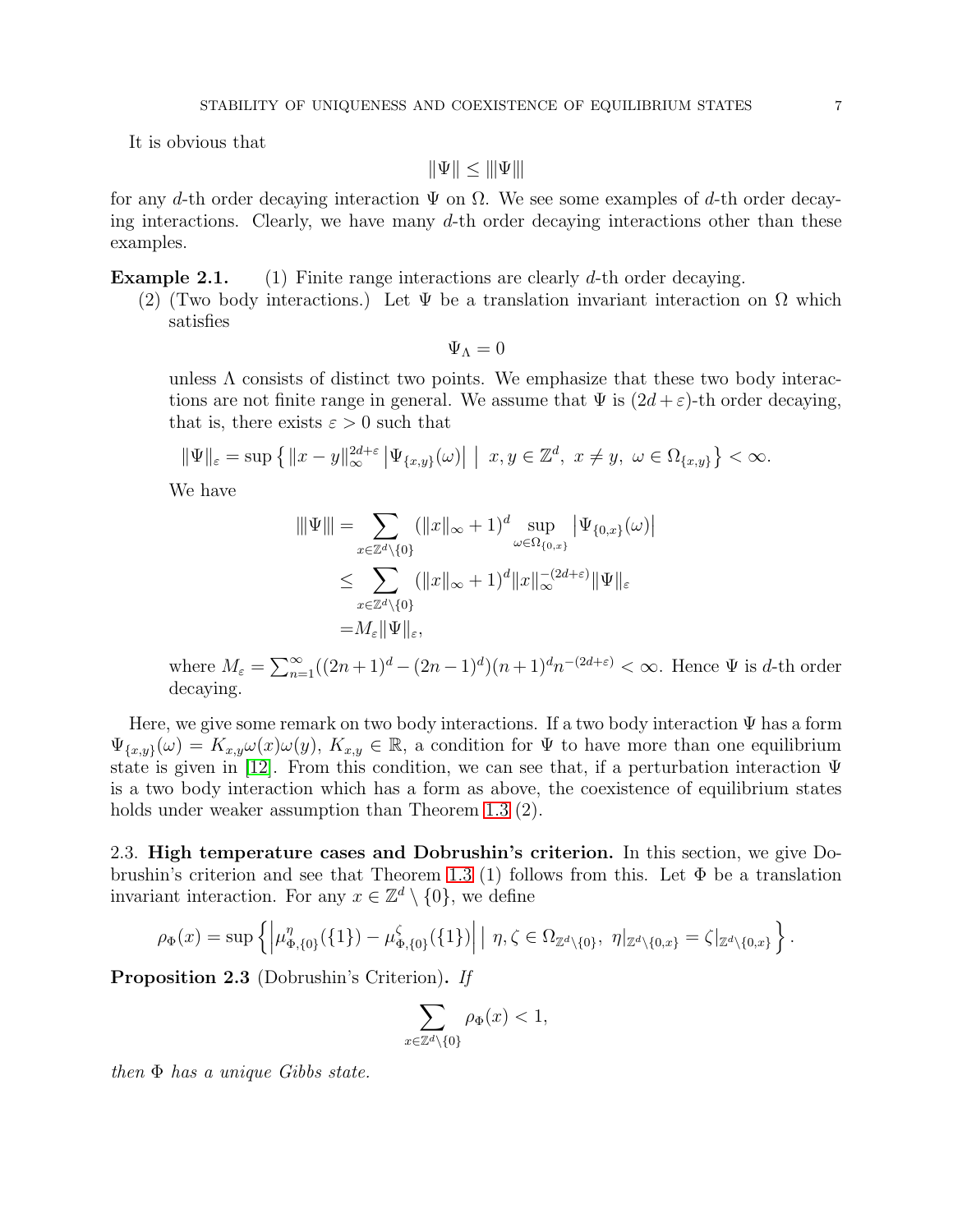The following is a convenient version of Dobrushis's criterion. We define

$$
var_{\Lambda}\Phi = \sup_{\omega,\omega'\in\Omega_{\Lambda}} |\Phi_{\Lambda}(\omega) - \Phi_{\Lambda}(\omega')|
$$

for each  $\Lambda \Subset \mathbb{Z}^d$  and

$$
\|\Phi\|_{var} = \sum_{0 \in \Lambda \Subset \mathbb{Z}^d} (|\Lambda| - 1) \text{var}_{\Lambda} \Phi,
$$

where  $|\Lambda|$  be the cardinality of  $\Lambda$ . It is obvious that

$$
\|\Phi\|_{\text{var}} \le 2\|\Phi\|
$$

for any d-th order decaying interaction  $\Phi$ .

<span id="page-7-2"></span>Proposition 2.4. If

<span id="page-7-1"></span> $\|\Phi\|_{\text{var}} < 2$ ,

then Φ satisfies Dobrushin's criterion and hence has a unique Gibbs state.

We refer [\[11,](#page-19-11) Chapter 8] for proofs of the above propositions. It is easy to see that  $\|\Phi^{\beta}\|_{\text{var}} = 4d\beta$ . From this, Inequality [\(2.2\)](#page-7-1) and Proposition [2.4,](#page-7-2) we have Theorem [1.3](#page-2-1) (1).

<span id="page-7-0"></span>2.4. Low temperature cases and Pirogov-Sinai theory. We notice the relation between Theorem [1.3](#page-2-1) (2) and the Pirogov-Sinai theory. If  $\beta$  is sufficiently large and a **perturbation interaction**  $\Psi$  is finite range, then the equilibrium states of  $\Phi = \Phi^{\beta} + \Psi$  can be studied by an application of the Pirogov-Sinai theory. It was introduced by S. A. Pirogov and Ya. G. Sinai in [\[16\]](#page-19-12) and sophisticated in [\[19\]](#page-19-13) to study phase diagrams of more general finite range interactions at low temperature. We refer [\[10,](#page-19-1) Chapter 7] for an intelligible introduction of this theory. The periodic ground states of  $\Phi^{\beta}$ , that is, the states which have the lowest energy under  $\Phi^{\beta}$ , are exactly the constant configurations  $\eta^+$  and  $\eta^- \in \Omega$ , which is constant 1 and  $-1$  on  $\mathbb{Z}^d$ , respectively, and it can be seen that sufficiently small and spin-flip symmetric perturbations of  $\Phi^{\beta}$  preserves  $\eta^{+}$  and  $\eta^{-}$  as periodic ground states. Hence, by the Pirogov-Sinai theory, if  $\Psi$  is sufficiently small, spin-flip symmetric and finite range interaction, then  $\Phi = \Phi^{\beta} + \Psi$  has equilibrium states corresponding to two periodic ground states,  $\eta^{+}$  and  $\eta^{-}$ .

The assumption that interactions are finite range is crucial in the Pirogov-Sinai theory. Hence Theorem [1.3](#page-2-1) (2), including results in the case of long range perturbations, does not follows from it. The Pirogov-Sinai theory was extended to some extent in [\[15\]](#page-19-14), but this extention is possible only for sum of finite range interactions and two body interactions satisfying some exponentially decaying condition. It was also extended to quantum cases in [\[5\]](#page-19-15), or a series of papers [\[7\]](#page-19-16) and [\[8\]](#page-19-17). In these cases, perturbation interactions can be long range but must exponentially decay. Hence Theorem [1.3](#page-2-1)  $(2)$ , allowing d-th order decaying perturbations, also does not follow from these extended version. On the other hand, we can not study spin-flip symmetric perturbations (which are long range in general) in detail using the techniques in this paper as well as finite range perturbations using the Pirogov-Sinai theory. We will mention this later (Section [4\)](#page-17-0).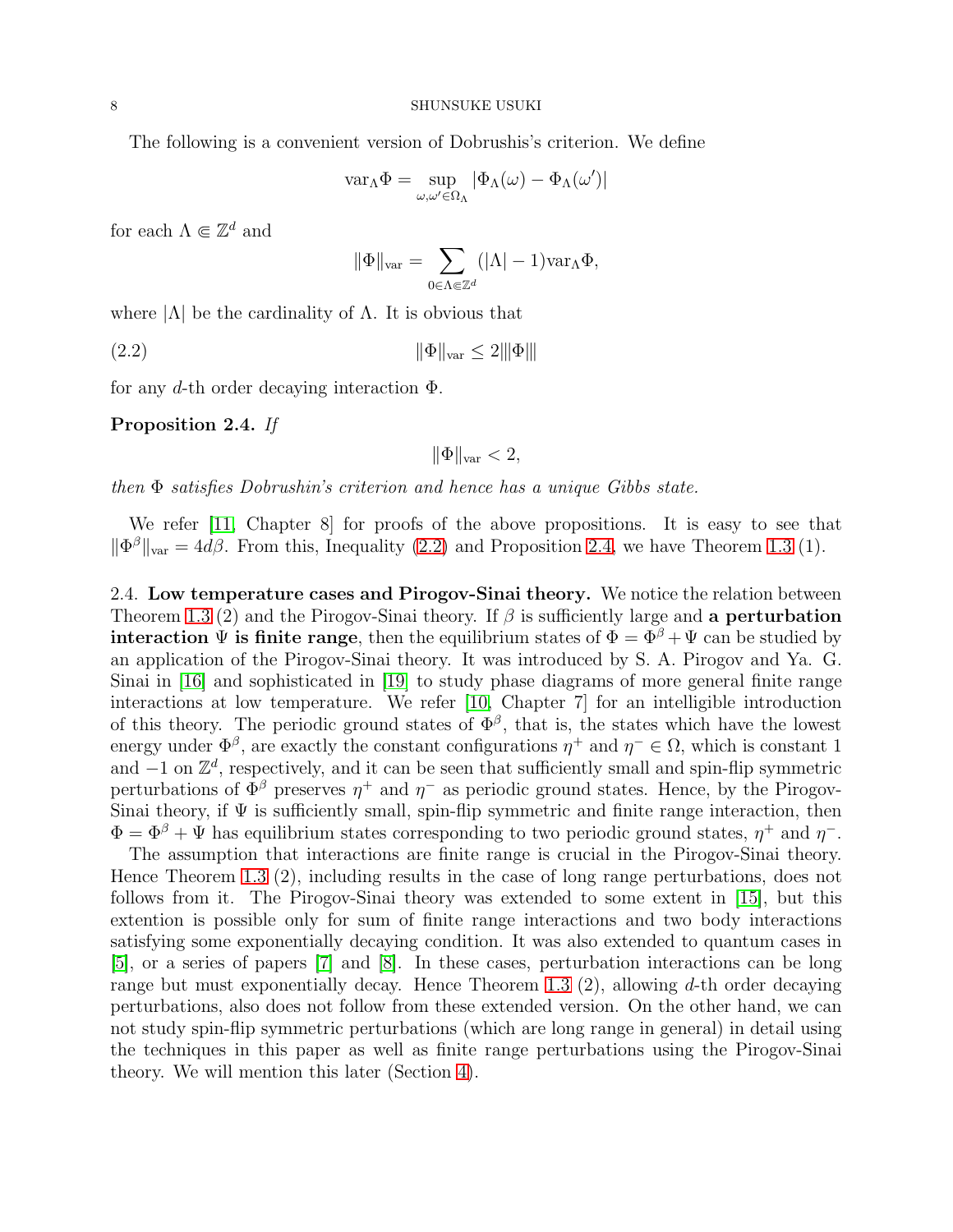<span id="page-8-2"></span>3.1. The main theorem in low temperature cases and reformalization of perturbation interactions. In Section [3,](#page-8-2) we give a proof of Theorem [1.3](#page-2-1) (2). As we mentioned in Remark 1.2, Theorem [1.3](#page-2-1) (2) follows from stronger results: Theorems [3.1](#page-8-0) and [3.2](#page-8-1) below. We first state these results.

We introduce a norm  $\|\cdot\|'$ , which is weaker than the d-th order decaying norm  $\|\cdot\|$ . For a translation invariant interaction Ψ, we define

$$
\|\!|\!| \Psi|\!|\!|'=\sum_{0\in \Lambda\Subset \mathbb{Z}^d} |\Lambda|^{-1} (\mathop{\rm diam}(\Lambda)+1)^d \sup_{\omega\in \Omega_\Lambda} |\Psi_\Lambda(\omega)|\,.
$$

It is clear that  $\|\Phi\|' < \|\Phi\|$ . Then we have the following theorem.

<span id="page-8-0"></span>**Theorem 3.1.** Let  $d \geq 2$ . Then there exists  $0 < L < \infty$  satisfying the following. If  $\beta, \delta > 0$ satisfy  $\beta - \delta > L$ , then, for any translation invariant interaction  $\Psi$  with  $\|\Psi\|' < \delta$  which is spin-flip symmetric,  $\Phi = \Phi^{\beta} + \Psi$  has more than one equilibrium state.

Theorem [3.1](#page-8-0) follows from Theorem [3.2](#page-8-1) below. We say that  $\Lambda \subset \mathbb{Z}^d$  is  $\|\cdot\|_1$ -connected if for each x and  $y \in \Lambda$  there exist finite points  $x_0, x_1, \ldots, x_{n-1}, x_n \in \Lambda$  such that  $x_0 = x, x_n =$  $y, \|x_{i+1} - x_i\|_1 = 1$  for  $i = 0, \ldots, n-1$ . We call such a finite sequence  $x_0, x_1, \ldots, x_{n-1}, x_n$  a  $\|\cdot\|_1$ -path from x to y. For an interaction  $\Psi$ , we say that  $\Psi$  is zero on non- $\|\cdot\|_1$ -connected sets if  $\Psi_{\Lambda} \equiv 0$  whenever  $\Lambda \Subset \mathbb{Z}^d$  is not  $\|\cdot\|_1$ -connected.

<span id="page-8-1"></span>**Theorem 3.2.** Let  $d > 2$ . Then there exists  $0 < L < \infty$  satisfying the following. If  $\beta, \delta > 0$ satisfy  $\beta - \delta > L$ , then, for any translation invariant interaction  $\Psi$  with  $\|\Psi\| < \delta$  which is spin-flip symmetric and zero on non- $\|\cdot\|_1$ -connected set,  $\Phi = \Phi^{\beta} + \Psi$  has more than one equilibrium state.

We see that how Theorem [3.1](#page-8-0) reduces to Theorem [3.2.](#page-8-1) For this purpose, we reformalize a perturbation interaction. Let  $\Psi$  be a translation invariant interaction with  $\|\Psi\|' < \infty$ . For  $R\Subset \mathbb{Z}^d$ , we say R is a **rectangle** if  $R=[a_1,b_1]\times\cdots\times[a_d,b_d]\cap\mathbb{Z}^d$  for some  $a_1\leq b_1,\ldots,a_d\leq d$  $b_d \in \mathbb{Z}$ . For each finite  $\Lambda \subseteq \mathbb{Z}^d$ , we write  $R(\Lambda)$  for the minimal rectangle which contains  $\Lambda$ with respect to the partial order given by inclusion. We notice that  $\text{diam}(\Lambda) = \text{diam}(R(\Lambda)).$ For each rectangle R, we define  $\mathscr{S}(R) = \{ \Lambda \in \mathbb{Z}^d | R(\Lambda) = R \}$ . For  $\Psi$  as above, we define an interaction  $\Psi$  as

$$
\Psi_{\Lambda}\equiv 0
$$

if  $\Lambda$  is not a rectangle and

$$
\widetilde{\Psi}_R(\omega)=\sum_{\Lambda\in\mathscr{S}(R)}\Psi_\Lambda(\omega|_\Lambda)
$$

for any rectangle  $R \in \mathbb{Z}^d$  and  $\omega \in \Omega_R$ . This interaction  $\widetilde{\Psi}$  is made by putting interactions  $\Psi_{\Lambda}$  on  $\Lambda \in \mathscr{S}(R)$  together into the rectangle R. Obviously  $\widetilde{\Psi}$  is a translation invariant interaction. We write  $\mathscr{S}_0$  for the set of  $\Lambda \subseteq \mathbb{Z}^d$  such that  $\Lambda$  contains 0 in  $\mathbb{Z}^d$  and 0 is the middle element of  $\Lambda$  (that is, the  $[(\Lambda + 1)/2]$ -th element) with respect to the lexicographic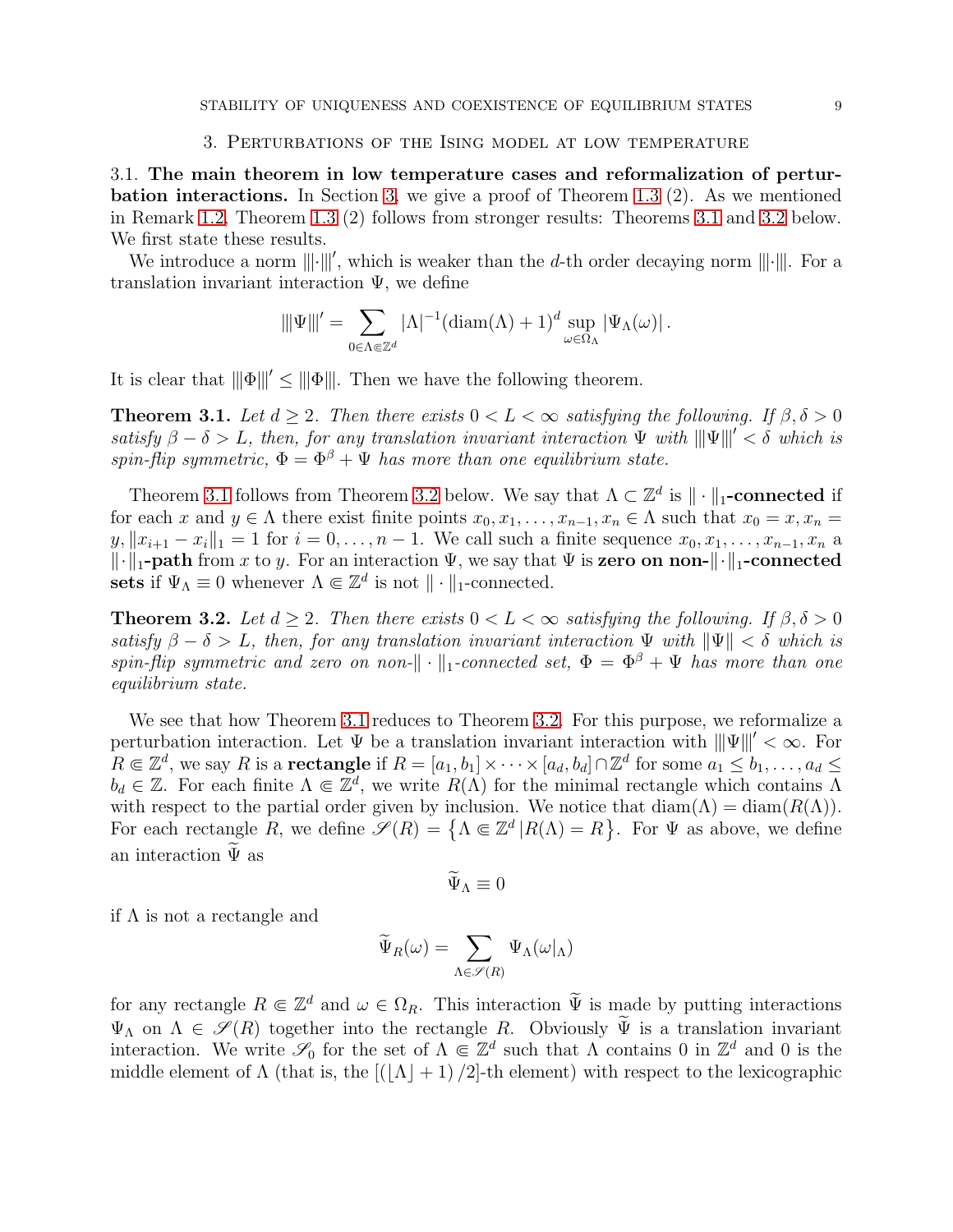order on  $\Lambda$ . Then, by the translation-invariance of  $\widetilde{\Psi}$ , we have

$$
\|\widetilde{\Psi}\| = \sum_{0 \in R \in \mathbb{Z}^d, R: \text{rectangle}} \sup_{\omega \in \Omega_R} |\widetilde{\Psi}_R(\omega)|
$$
  
\n
$$
= \sum_{0 \in R \in \mathbb{Z}^d, R: \text{rectangle},} |R| \sup_{\omega \in \Omega_R} |\widetilde{\Psi}_R(\omega)|
$$
  
\n
$$
\leq \sum_{0 \in R \in \mathbb{Z}^d, R: \text{rectangle},} |R| \sum_{\Lambda \in \mathcal{S}(R)} \sup_{\omega \in \Omega_{\Lambda}} |\Psi_{\Lambda}(\omega)|
$$
  
\n
$$
= \sum_{\substack{\Lambda \in \mathbb{Z}^d, \\ R(\Lambda) \in \mathcal{S}_0}} |R(\Lambda)| \sup_{\omega \in \Omega_{\Lambda}} |\Psi_{\Lambda}(\omega)|
$$
  
\n
$$
\stackrel{(*)}{=} \sum_{0 \in \Lambda \in \mathbb{Z}^d} |\Lambda|^{-1} |R(\Lambda)| \sup_{\omega \in \Omega_{\Lambda}} |\Psi_{\Lambda}(\omega)|
$$
  
\n
$$
\leq \sum_{0 \in \Lambda \in \mathbb{Z}^d} |\Lambda|^{-1} (\text{diam}(\Lambda) + 1)^d \sup_{\omega \in \Omega_{\Lambda}} |\Psi_{\Lambda}(\omega)|
$$
  
\n
$$
= |||\Psi|||'.
$$

Here the equation (\*) holds since  $\Psi$  is translation invariant and, for each  $\Lambda \Subset \mathbb{Z}^d$ , there is exactly one translation of  $\Lambda$  that appears in the summation  $\sum_{\Lambda \in \mathbb{Z}^d, R(\Lambda) \in \mathscr{S}_0}$ . The following lemma shows that  $\widetilde{\Psi}$  and  $\Psi$  induces the same statistical systems.

<span id="page-9-1"></span>**Lemma 3.3.** Let  $\Psi$  and  $\Psi$  be the interactions as above. For any interaction  $\Phi_0$ , interactions  $\Phi = \Phi_0 + \Psi$  and  $\Phi = \Phi_0 + \Psi$  have the same Gibbs states.

In particular, by Proposition [2.2,](#page-5-3)  $\Phi$  and  $\widetilde{\Phi}$  have the same equilibrium states.

Proof. We take arbitrary  $\Lambda \Subset \mathbb{Z}^d$  and  $\eta \in \Omega_{\mathbb{Z}^d\setminus\Lambda}$ . For any  $\omega_{\Lambda} \in \Omega_{\Lambda}$ , we have, by  $(2.1)$ ,

$$
\mu_{\tilde{\Phi},\Lambda}^{\eta}(\{\omega_{\Lambda}\})
$$
\n
$$
= \frac{\exp\left(-\sum_{\Delta\in\mathscr{F}_{\Lambda}}\left(\Phi_{\Delta}\left(\omega_{\Lambda}\vee\eta\right)+\widetilde{\Psi}_{\Delta}\left(\omega_{\Lambda}\vee\eta\right)\right)\right)}{\sum_{\xi_{\Lambda}\in\Omega_{\Lambda}}\exp\left(-\sum_{\Delta\in\mathscr{F}_{\Lambda}}\left(\Phi_{\Delta}\left(\xi_{\Lambda}\vee\eta\right)+\widetilde{\Psi}_{\Delta}\left(\xi_{\Lambda}\vee\eta\right)\right)\right)}
$$
\n
$$
= \frac{\exp\left(-\sum_{\Delta\in\mathscr{F}_{\Lambda}}\Phi_{\Delta}\left(\omega_{\Lambda}\vee\eta\right)-\sum_{R\in\mathscr{R}_{\Lambda}}\sum_{S\in\mathscr{S}(R)}\Psi_{S}\left(\omega_{\Lambda}\vee\eta\right)\right)}{\sum_{\xi_{\Lambda}\in\Omega_{\Lambda}}\exp\left(-\sum_{\Delta\in\mathscr{F}_{\Lambda}}\Phi_{\Delta}\left(\xi_{\Lambda}\vee\eta\right)-\sum_{R\in\mathscr{R}_{\Lambda}}\sum_{S\in\mathscr{S}(R)}\Psi_{S}\left(\xi_{\Lambda}\vee\eta\right)\right)},
$$

<span id="page-9-0"></span> $(3.1)$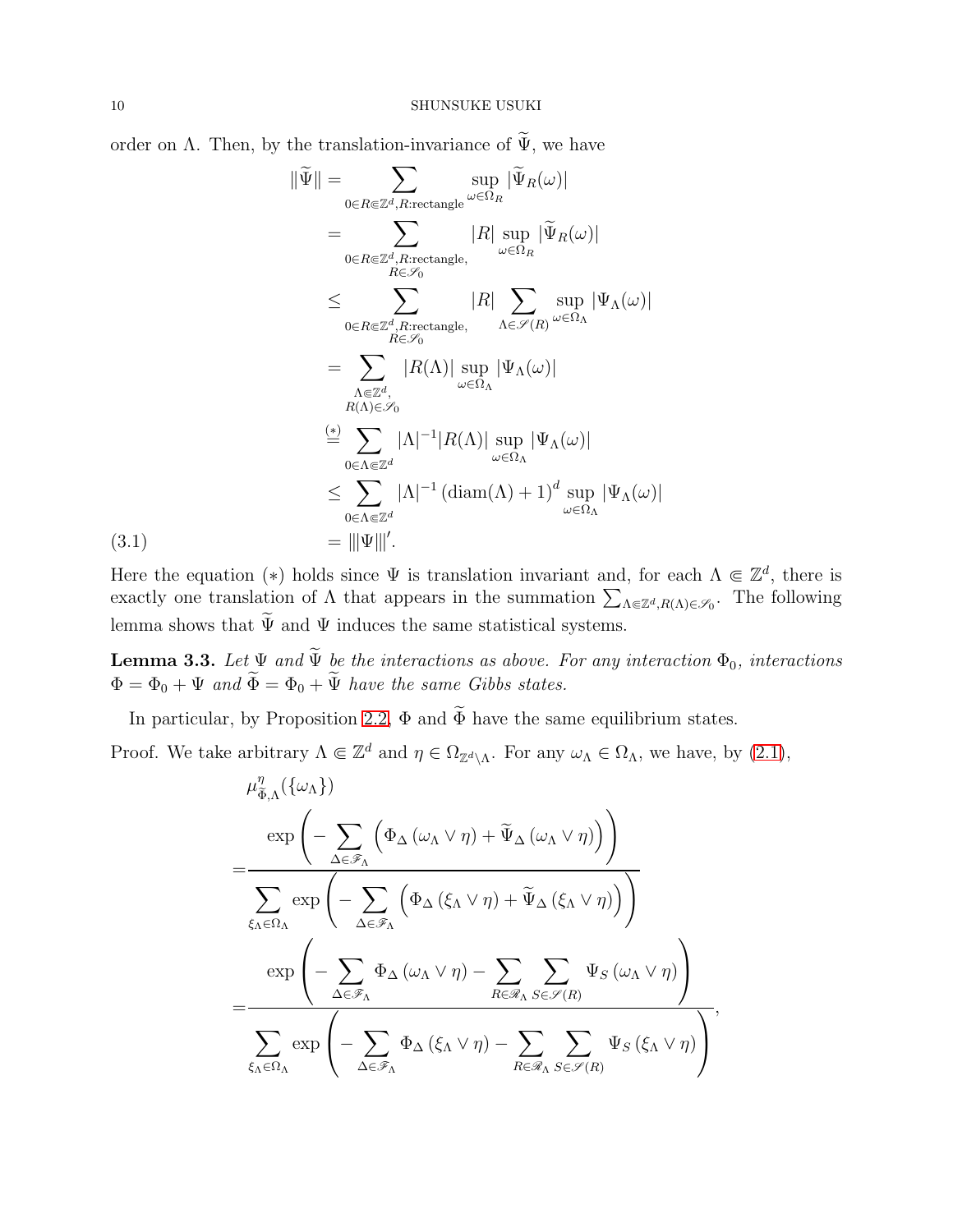where  $\mathscr{R}_{\Lambda} = \left\{ R \Subset \mathbb{Z}^d \middle| R \text{ is a rectangle and } R \cap \Lambda \neq \emptyset \right\}$ . Here, for any  $\xi_{\Lambda} \in \Omega_{\Lambda}$ ,

$$
\sum_{R \in \mathcal{R}_{\Lambda}} \sum_{S \in \mathcal{S}(R)} \Psi_{S} (\xi_{\Lambda} \vee \eta)
$$
\n
$$
= \sum_{R \in \mathcal{R}_{\Lambda}} \sum_{S \in \mathcal{S}(R) \cap \mathcal{F}_{\Lambda}} \Psi_{S} (\xi_{\Lambda} \vee \eta) + \sum_{R \in \mathcal{R}_{\Lambda}} \sum_{S \in \mathcal{S}(R) \setminus \mathcal{F}_{\Lambda}} \Psi_{S} (\eta)
$$
\n
$$
= \sum_{\Delta \in \mathcal{F}_{\Lambda}} \Psi_{\Delta} (\xi_{\Lambda} \vee \eta) + \sum_{R \in \mathcal{R}_{\Lambda}} \sum_{S \in \mathcal{S}(R) \setminus \mathcal{F}_{\Lambda}} \Psi_{S} (\eta)
$$

and the second term is independent of  $\xi_{\Lambda}$ . Hence we have

$$
\mu_{\tilde{\Phi},\Lambda}^{\eta}(\{\omega_{\Lambda}\})
$$
\n
$$
= \frac{\exp\left(-\sum_{\Delta \in \mathscr{F}_{\Lambda}} \Phi_{\Delta}(\omega_{\Lambda} \vee \eta) - \sum_{R \in \mathscr{R}_{\Lambda}} \sum_{S \in \mathscr{S}(R)} \Psi_{S}(\omega_{\Lambda} \vee \eta)\right)}{\sum_{\xi_{\Lambda} \in \Omega_{\Lambda}} \exp\left(-\sum_{\Delta \in \mathscr{F}_{\Lambda}} \Phi_{\Delta}(\xi_{\Lambda} \vee \eta) - \sum_{R \in \mathscr{R}_{\Lambda}} \sum_{S \in \mathscr{S}(R)} \Psi_{S}(\xi_{\Lambda} \vee \eta)\right)}
$$
\n
$$
= \frac{\exp\left(-\sum_{\Delta \in \mathscr{F}_{\Lambda}} (\Phi_{\Delta}(\omega_{\Lambda} \vee \eta) + \Psi_{\Delta}(\omega_{\Lambda} \vee \eta))\right)}{\sum_{\xi_{\Lambda} \in \Omega_{\Lambda}} \exp\left(-\sum_{\Delta \in \mathscr{F}_{\Lambda}} (\Phi_{\Delta}(\xi_{\Lambda} \vee \eta) + \Psi_{\Delta}(\xi_{\Lambda} \vee \eta))\right)}
$$
\n
$$
= \mu_{\Phi,\Lambda}^{\eta}(\{\omega_{\Lambda}\}).
$$

This implies that each finite Gibbs state coinsides for  $\Phi$  and  $\widetilde{\Phi}$ . Hence the statement holds.  $\Box$ 

Obviously  $\widetilde{\Psi}$  is zero on non- $\|\cdot\|_1$ -connected sets. Hence, by replacing  $\Psi$  with  $\widetilde{\Psi}$  in Theorem [3.1](#page-8-0) and using [\(3.1\)](#page-9-0) and Lemma [3.3,](#page-9-1) we see that Theorem [3.1](#page-8-0) follows from Theorem [3.2.](#page-8-1)

3.2. Gibbs states with the  $+$ ,  $-$ -boundary condition. We will give a proof of Theorem [3.2.](#page-8-1) Let  $\Phi$  be a translation invariant interaction such that  $\|\Phi\| < \infty$ . For  $\Lambda \Subset \mathbb{Z}^d$ , we define the finite Gibbs state with the + and --boundary condition:  $\mu_{\Phi}^+$  $_{\Phi,\Lambda}^+$  and  $\mu_{\Phi}^ \bar{\Phi}$ <sub>, A</sub> as the Borel probability measures on  $\Omega_{\Lambda}$  defined by [\(2.1\)](#page-4-1) with  $\eta = \eta_{\mathbb{Z}^d\setminus\Lambda}^+$  and  $\eta_{\mathbb{Z}^d\setminus\Lambda}^-$ : the constant 1 and  $-1$  configurations on  $\mathbb{Z}^d \setminus \Lambda$ , respectively. That is,

<span id="page-10-0"></span>(3.2) 
$$
\mu_{\Phi,\Lambda}^+ (\{\omega\}) = \frac{1}{Z_{\Phi,\Lambda}^+} \exp \left(-\sum_{\Delta \in \mathscr{F}_{\Lambda}} \Phi_{\Delta}(\omega \vee \eta_{\mathbb{Z}^d \setminus \Lambda}^+) \right) \text{ and}
$$

$$
\mu_{\Phi,\Lambda}^- (\{\omega\}) = \frac{1}{Z_{\Phi,\Lambda}^-} \exp \left(-\sum_{\Delta \in \mathscr{F}_{\Lambda}} \Phi_{\Delta}(\omega \vee \eta_{\mathbb{Z}^d \setminus \Lambda}^-) \right)
$$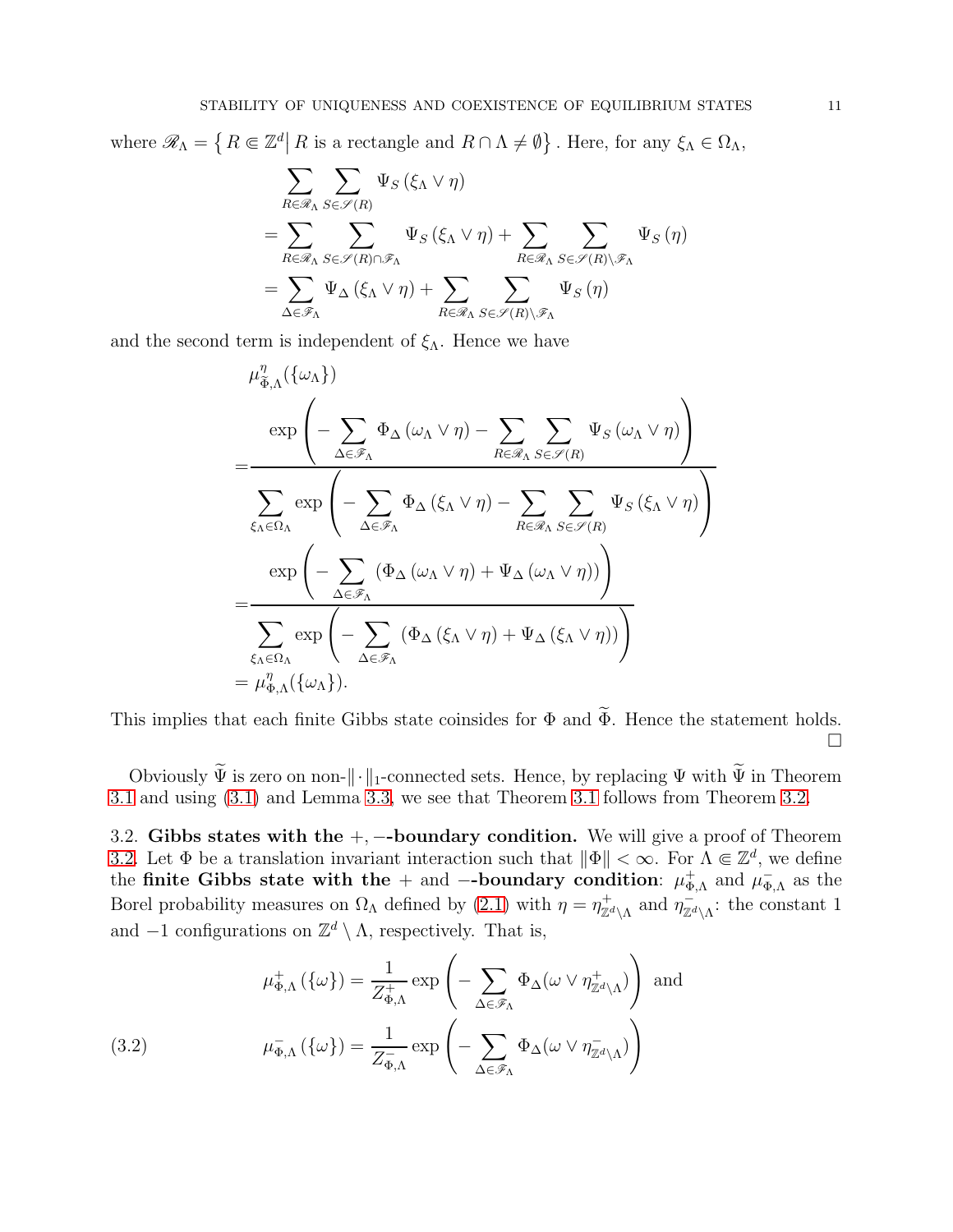for each  $\omega \in \Omega_{\Lambda}$ , where

$$
Z_{\Phi,\Lambda}^+ = \sum_{\omega \in \Omega_{\Lambda}} \exp \left( - \sum_{\Delta \in \mathscr{F}_{\Lambda}} \Phi_{\Delta}(\omega \vee \eta_{\mathbb{Z}^d \setminus \Lambda}^+) \right) \text{ and}
$$

$$
Z_{\Phi,\Lambda}^- = \sum_{\omega \in \Omega_{\Lambda}} \exp \left( - \sum_{\Delta \in \mathscr{F}_{\Lambda}} \Phi_{\Delta}(\omega \vee \eta_{\mathbb{Z}^d \setminus \Lambda}^-) \right).
$$

Here, we state the key proposition: Proposition [3.4](#page-11-0) and see Theorem [3.2](#page-8-1) follows from it. We say that  $\Lambda \subset \mathbb{Z}^d$  is  $\|\cdot\|_{\infty}$ -connected if for each x and  $y \in \Lambda$  there exist finite points  $x_0, x_1, \ldots, x_{n-1}, x_n \in \Lambda$  such that  $x_0 = x, x_n = y, \|x_{i+1} - x_i\|_{\infty} = 1$  for  $i = 0, \ldots, n-1$ . We call such a finite sequence  $x_0, x_1, \ldots, x_{n-1}, x_n$  a  $\|\cdot\|_{\infty}$ -path from x to y. Moreover, we say that  $\Lambda$  is **c-connected** if  $\Lambda$  and  $\mathbb{Z}^d \setminus \Lambda$  are  $\|\cdot\|_{\infty}$ -connected.

<span id="page-11-0"></span>**Proposition 3.4.** Let  $d > 2$ . Then there exists sufficiently large  $0 < L < \infty$  and  $0 < \varepsilon(L) <$  $1/2$  with  $\varepsilon(L) \to 0$  as  $L \to \infty$  satisfying the following. Let  $\beta, \delta > 0$  and  $\beta - \delta > L$  and  $\Psi$ be a translation invariant interaction with  $\|\Psi\| < \delta$  which is spin-flip symmetric and zero on non- $\|\cdot\|_1$ -connected sets. We write  $\Phi = \tilde{\Phi}^{\beta} + \Psi$ . Then, for any c-connected  $\Lambda \Subset \mathbb{Z}^d$  and  $x \in \Lambda$ , we have

$$
\mu_{\Phi,\Lambda}^+ (\{\omega \in \Omega_\Lambda \, | \omega(x) = 1 \}) > 1 - \varepsilon(L) \quad \text{and} \quad \mu_{\Phi,\Lambda}^- (\{\omega \in \Omega_\Lambda \, | \omega(x) = -1 \}) > 1 - \varepsilon(L).
$$

This proposition means that, with respect to  $\mu_{\Phi}^+$  $_{\Phi,\Lambda}^+$  and  $\mu_{\Phi}^ \overline{\Phi}_{A}$ , the spin at x is magnetized for each  $x \in \Lambda$ . Let us see that Theorem [3.2](#page-8-1) follows from Proposition [3.4.](#page-11-0) For a sequence  $\{\Lambda_n\}_{n=1}^{\infty}$  $n=1$ of finite subsets of  $\mathbb{Z}^d$ , we weite  $\Lambda_n \uparrow \mathbb{Z}^d$  when  $\Lambda_n \subset \Lambda_{n+1}$  for each n and  $\bigcup_{n=1}^{\infty} \Lambda_n = \mathbb{Z}^d$ . For example,  $\Lambda_n = B(n)$  satisfies these conditions. For each  $\Lambda \in \mathbb{Z}^d$ , we canonically regard  $\mu_{\Phi}^+$  $_{\Phi,\Lambda}^+$  and  $\mu_{\Phi}^ \bar{\phi}_{\Lambda}$  as Borel probability measures on  $\Omega$  with  $\mu_{\Phi}^+$  $\phi_{,\Lambda}(\Omega_{\Lambda}^{+}) = 1$  and  $\mu_{\Phi}^{-}$  $\overline{\Phi}_{,\Lambda}(\Omega^-_{\Lambda}) =$ 1, where  $\Omega_{\Lambda}^+ = \{ \omega \in \Omega \, | \omega(x) = 1, x \in \mathbb{Z}^d \setminus \Lambda \}$  and  $\Omega_{\Lambda}^- = \{ \omega \in \Omega \, | \omega(x) = -1, x \in \mathbb{Z}^d \setminus \Lambda \},$ respectively. It is known that if  $\mu_{\Phi}^+$  $_{\Phi,\Lambda_n}^+$  (resp.  $\mu_{\Phi}^ \bar{\phi}_{\Lambda n}$  converges to some  $\mu^+$  (resp.  $\mu^-$ ) in  $M(\Omega)$ as  $n \to \infty$ , then  $\mu^+ \in K_{\Phi}$  (resp.  $\mu^- \in K_{\Phi}$ ) (see [\[17,](#page-19-0) Chapter 1]).

Proof of Theorem [3.2.](#page-8-1) Assume that Proposition [3.4](#page-11-0) holds. We take  $L, \beta, \delta, \Psi$  and  $\Phi$  as in Proposition [3.4.](#page-11-0) We take a sequence  $\{\Lambda_n\}_{n=1}^{\infty}$  of finite and c-connected subsets of  $\mathbb{Z}^d$  such that  $\Lambda_n \uparrow \mathbb{Z}^d$ , then we have divergent subsequences  $\{n_k\}_{k=1}^{\infty}$  and  $\{m_k\}_{k=1}^{\infty}$  of N such that  $\mu_{\Phi}^+$  $_{\Phi,\Lambda_{n_k}}^+$  and  $\mu_{\Phi}^ \bar{\phi}_{\Lambda m_k}$  converges to some  $\hat{\mu}_{\Phi}^+$  $+\frac{1}{\Phi}$  and  $\widehat{\mu}_{\Phi}^ \frac{1}{\Phi}$  in  $M(\Omega)$ , respectively. Then, as we mentioned above,  $\hat{\mu}_{\Phi}^+$  $\frac{+}{\Phi}$  and  $\hat{\mu}_{\Phi}^ \frac{1}{\Phi}$  are in  $K_{\Phi}$ . By Proposition [3.4,](#page-11-0)  $\hat{\mu}_{\Phi}^{+}$  $\frac{1}{\Phi}$  satisfies

<span id="page-11-1"></span>(3.3) 
$$
\widehat{\mu}_{\Phi}^+ (\{\omega \in \Omega \mid \omega(x) = 1\}) = \lim_{k \to \infty} \mu_{\Phi, \Lambda_{n_k}}^+ (\{\omega \in \Omega_{\Lambda_{n_k}}^+ \mid \omega(x) = 1\})
$$

$$
\geq 1 - \varepsilon(L)
$$

for each  $x \in \mathbb{Z}^d$ . For each  $N \in \mathbb{N}$ , we define  $\nu_{\Phi, N}^+ \in M(\Omega)$  by

$$
\nu_{\Phi,N}^+ = \frac{1}{|B(N)|} \sum_{x \in B(N)} \tau_*^x \hat{\mu}_{\Phi}^+.
$$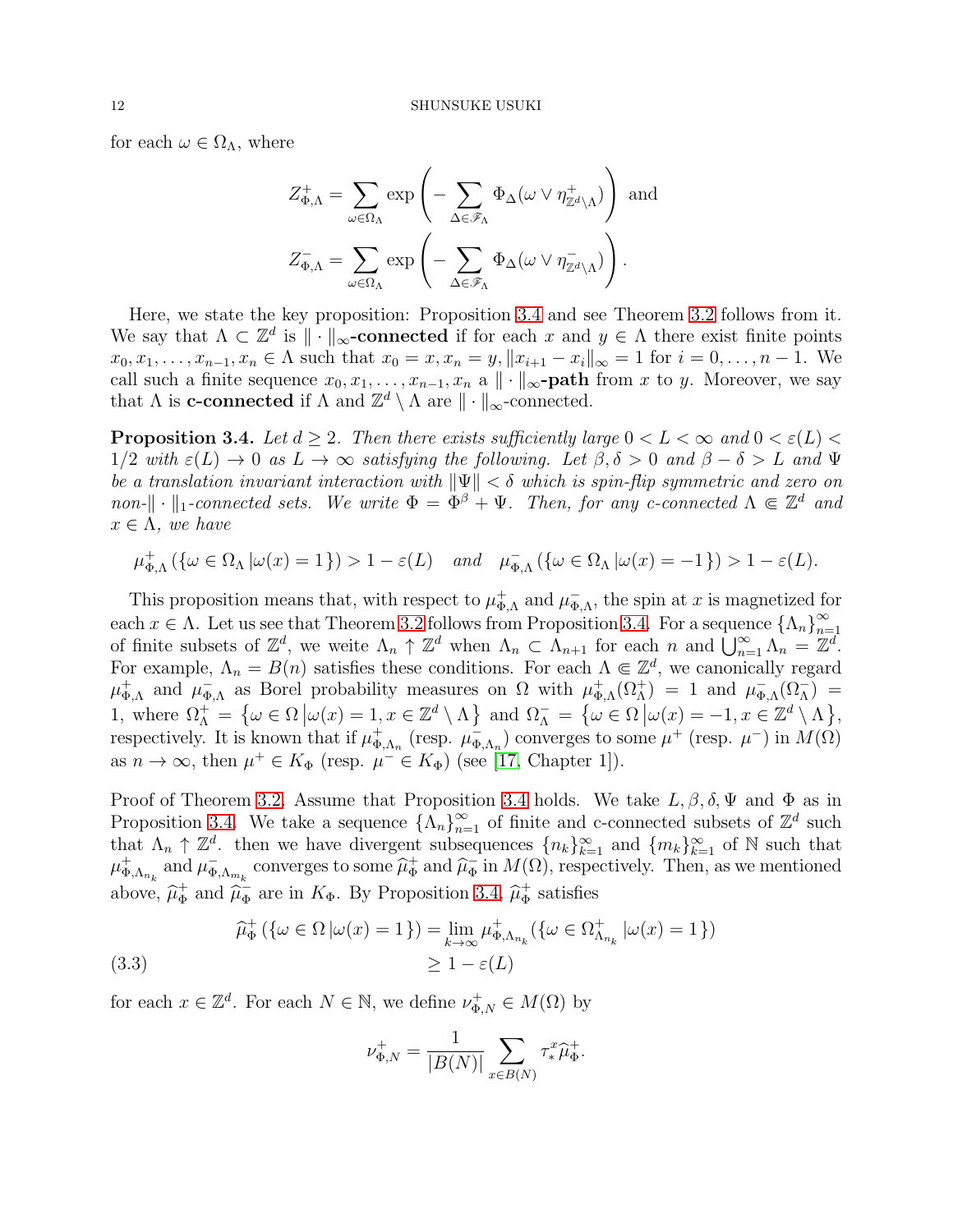Since  $\Phi$  is translation invariant and  $\hat{\mu}^+_{\Phi} \in K_{\Phi}$ ,  $\tau^x \hat{\mu}^+_{\Phi} \in K_{\Phi}$  for each  $x \in B(N)$ . Hence, by the convexity of  $K_{\Phi}$ ,  $\nu_{\Phi,n}^+ \in K_{\Phi}$ . Moreover, from Inequality [\(3.3\)](#page-11-1), we have

$$
\nu_{\Phi,N}^+ (\{\omega \in \Omega \, | \omega(0) = 1\}) = \frac{1}{|B(N)|} \sum_{x \in B(N)} \widehat{\mu}_{\Phi}^+ (\{\omega \in \Omega \, | \omega(x) = 1\})
$$
\n
$$
\geq 1 - \varepsilon(L).
$$
\n(3.4)

<span id="page-12-0"></span>We can take a divergent subsequence  $\{N_l\}_{l=1}^{\infty} \subset \mathbb{N}$  such that  $\nu_{\Phi_l}^+$  $v_{\Phi,N_l}^+$  converges to some  $\nu_{\Phi}^+$ Φ in  $M(\Omega)$ . It is seen that  $\nu_{\Phi}^+ \in I$  and, since  $K_{\Phi} \subset M(\Omega)$  is closed,  $\nu_{\Phi}^+ \in K_{\Phi}$ . Hence, by Proposition [2.2](#page-5-3) we have  $\nu_{\Phi}^+ \in I_{\Phi}$ . Moreover, from Inequality [\(3.4\)](#page-12-0), we have

$$
\nu_{\Phi}^+ (\{\omega \in \Omega \, | \omega(0) = 1\}) = \lim_{l \to \infty} \nu_{\Phi, N_l}^+ (\{\omega \in \Omega \, | \omega(0) = 1\})
$$
  

$$
\geq 1 - \varepsilon(L).
$$

By doing the same argument to  $\hat{\mu}_{\Phi}^{-}$  $\overline{\phi}$ , we have  $\nu_{\Phi}^- \in I_{\Phi}$  such that  $\nu_{\Phi}^ \sigma_{\Phi}^{-}(\{\omega \in \Omega \, | \omega(0) = -1\}) \geq$  $1 - \varepsilon(L)$ . Since  $\varepsilon(L) < 1/2$ , we have  $\nu_{\Phi}^+$  $\nu_{\Phi}^+ \neq \nu_{\Phi}^ \overline{\Phi}$  and complete the proof.

3.3. Contours for a configration and Peierls' argument. We will give a proof of Propo-sition [3.4.](#page-11-0) We notice that the following argument is based on **Peierls' argument**, which was used to show the coexistence of equilibrium states for nonperturbed Ising models at low temperature (see [\[10,](#page-19-1) Section 3.7.2, 5.7.4]).

We introduce the notion of a **contour** on  $\mathbb{Z}^d$ . We follow the notion in [\[10,](#page-19-1) Chapter 5]. For each  $x \in \mathbb{Z}^d$ , we write  $\mathscr{I}_x$  for the closed unit cube in  $\mathbb{R}^d$  centered at x:

$$
\mathscr{I}_x = x + \left[ -\frac{1}{2}, \frac{1}{2} \right]^d,
$$

and, for each  $\Lambda \subset \mathbb{Z}^d$ , define

$$
\mathscr{M}(\Lambda) = \bigcup_{x \in \Lambda} \mathscr{I}_x \subset \mathbb{R}^d.
$$

Definition 3.1.  $\gamma \subset \mathbb{R}^d$  is a contour if

$$
\gamma = \partial \mathscr{M}(\Lambda)
$$

for some c-connected  $\Lambda\Subset\mathbb{Z}^d$  (where  $\partial$  denotes the boundary with respect to the usual topology of  $\mathbb{R}^d$ ). It is seen that, for each a contour  $\gamma$ ,  $\Lambda \in \mathbb{Z}^d$  such that  $\gamma = \partial \mathscr{M}(\Lambda)$  is uniquely determined. We call such  $\Lambda$  the **interior** of  $\gamma$  and write int $\gamma$ .

It is seen that a contour  $\gamma$  is a connected sum of **plaquettes**, which are  $(d-1)$ -dimensional faces of  $\mathscr{I}_x, x \in \mathbb{Z}^d$ , such that  $\gamma$  devides  $\mathbb{Z}^d$  into two  $\|\cdot\|_{\infty}$ -connected sets: the interior and exterior of  $\gamma$  (for example, see [\[10,](#page-19-1) Appendix B]). We write  $|\gamma|$  for the number of plaquettes which are contained in  $\gamma$ . We write  $\mathscr{E} = \{ \{x, y\} \subset \mathbb{Z}^d \mid ||x - y||_1 = 1 \}$  and call an element of  $\mathscr E$  an edge (considering the graph  $(\mathbb{Z}^d, \mathscr E)$ ). There is the one-to-one mapping between plaquettes and  $\mathscr E$ , associating a plaquette with the unique edge crossing it. By this mapping, the plaquettes contained in  $\gamma$  correspond to elements of  $\{(x, y) \in \mathscr{E} \mid x \in \text{int}\gamma, y \in \mathbb{Z}^d \setminus \text{int}\gamma\}$ .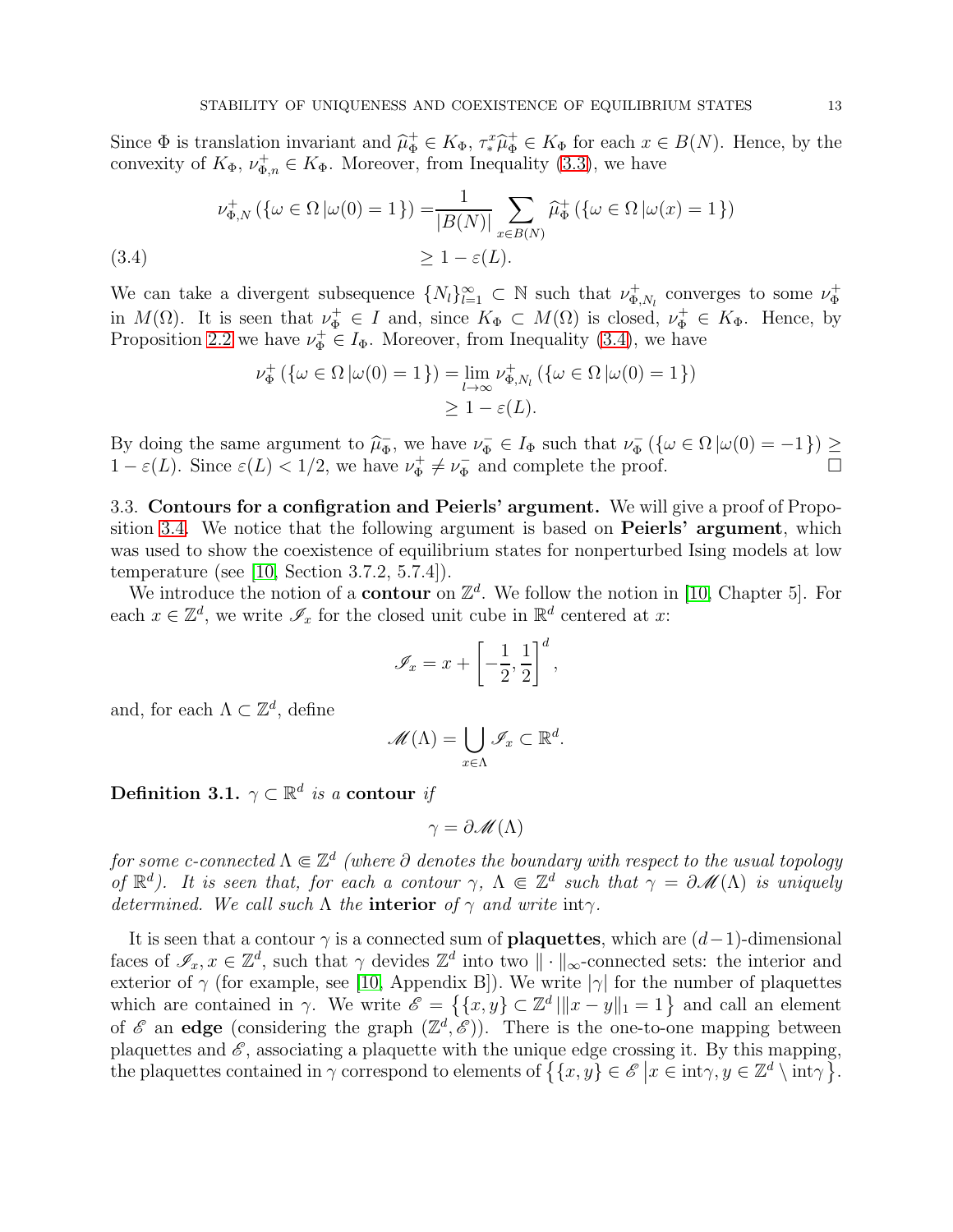For each  $\Lambda \Subset \mathbb{Z}^d$ , let  $\Omega_{\Lambda}^+ = \{ \omega \in \Omega \ | \omega(x) = 1 \text{ on } \mathbb{Z}^d \setminus \Lambda \}$ . We write  $\Omega^+ = \bigcup_{\Lambda \in \mathbb{Z}^d} \Omega_{\Lambda}^+$ Λ . For each  $\omega \in \Omega^+$ , we define  $\Lambda^-(\omega) = \{x \in \mathbb{Z}^d | \omega(x) = -1 \} \Subset \mathbb{Z}^d$  and

$$
\mathscr{M}(\omega) = \mathscr{M}(\Lambda^-(\omega)).
$$

We decompose  $\partial \mathcal{M}(\omega)$  into connected components:

$$
\partial \mathscr{M}(\omega) = \bigsqcup_{i=1}^n \gamma_i,
$$

then it is shown that each  $\gamma_i$   $(i = 1, \ldots, n)$  is a contour and, by the mapping mentioned above, a plaquette contained in some  $\gamma_i$  is associated with an edge  $\{x, y\} \in \mathscr{E}$  such that  $\omega(x) = 1$  and  $\omega(y) = -1$  (see [\[10,](#page-19-1) Section 5.7.4]). We write

$$
\Gamma(\omega)=\{\gamma_1,\ldots,\gamma_n\}.
$$

Let us consider the Ising model with inverse temparature  $\beta > 0$ . For  $\Lambda \in \mathbb{Z}^d$ , we define  $\mathscr{E}_{\Lambda} = \{ \{x, y\} \in \mathscr{E} \mid \{x, y\} \cap \Lambda \neq \emptyset \}.$  Then for  $\omega \in \Omega_{\Lambda}^{+}$  $<sub>\Lambda</sub><sup>+</sup>$ , we have</sub>

$$
\exp\left(-\sum_{\Delta\in\mathscr{F}_{\Lambda}}\Phi_{\Delta}^{\beta}(\omega)\right) = \exp\left(\beta\sum_{\{x,y\}\in\mathscr{E}_{\Lambda}}\omega(x)\omega(y)\right)
$$

$$
= e^{\beta|\mathscr{E}_{\Lambda}|}e^{-2\beta|\{\{x,y\}\in\mathscr{E}_{\Lambda}|\omega(x)=1,\omega(y)=-1\}|}
$$

$$
= e^{\beta|\mathscr{E}_{\Lambda}|}\prod_{\gamma\in\Gamma(\omega)}e^{-2\beta|\gamma|}
$$

Suppose  $\Lambda$  is c-connected. For  $\omega \in \Omega_{\Lambda}^{+}$  $\Lambda^+$  and  $\gamma \in \Gamma(\omega)$ , we define  $\omega_\gamma \in \Omega$  by

<span id="page-13-0"></span>
$$
\omega_{\gamma}(x) = \begin{cases}\n-\omega(x), & x \in \text{int}\gamma \\
\omega(x), & x \in \mathbb{Z}^d \setminus \text{int}\gamma.\n\end{cases}
$$

Then, by the assumption that  $\Lambda$  is c-connected,  $\omega_{\gamma} \in \Omega_{\Lambda}^{+}$  $^+_\Lambda$  and

(3.5) 
$$
\Gamma(\omega_{\gamma}) = \Gamma(\omega) \setminus \{\gamma\}.
$$

Hence we have

$$
\exp\left(-\sum_{\Delta\in \mathscr{F}_\Lambda} \Phi^\beta_\Delta(\omega)\right)=e^{-2\beta|\gamma|}\exp\left(-\sum_{\Delta\in \mathscr{F}_\Lambda} \Phi^\beta_\Delta(\omega_\gamma)\right).
$$

This is a key equation in Peierls' argument.

Let us consider a perturbation of  $\Phi^{\beta}$  by a spin-flip symmetric interaction  $\Psi$  such that  $\|\Psi\| < \delta$  and it takes zero on non- $\|\cdot\|_1$ -connected sets. Then, since  $\omega_{\gamma} = -\omega$  on int $\gamma$  and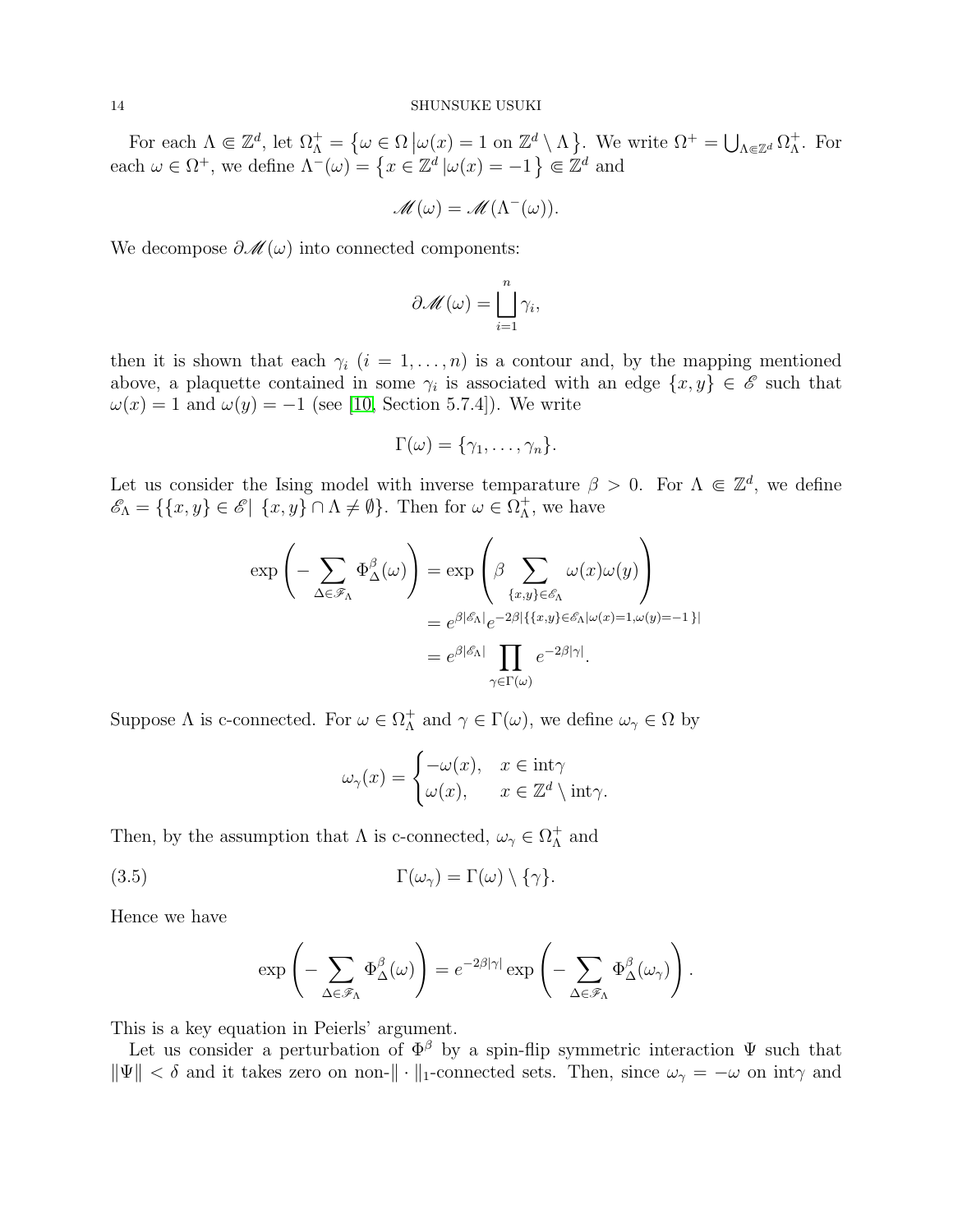$\omega_{\gamma} = \omega$  on  $\mathbb{Z}^d \setminus \text{int}\gamma$ , by the spin-flip symmetry of  $\Psi$ , we have

$$
\begin{aligned} \sum_{\Delta \in \mathscr{F}_{\Lambda}} \Psi_{\Delta}(\omega) &= \sum_{\substack{\Delta \in \mathscr{F}_{\Lambda}, \\ \Delta \subset \mathrm{int} \gamma \text{ or } \Delta \cap \mathrm{int} \gamma = \emptyset}} \Psi_{\Delta}(\omega) + \sum_{\substack{\Delta \in \mathscr{F}_{\Lambda}, \\ \Delta \not\subset \mathrm{int} \gamma, \Delta \cap \mathrm{int} \gamma = \emptyset}} \Psi_{\Delta}(\omega) \\ &= \sum_{\substack{\Delta \in \mathscr{F}_{\Lambda}, \\ \Delta \subset \mathrm{int} \gamma \text{ or } \Delta \cap \mathrm{int} \gamma = \emptyset}} \Psi_{\Delta}(\omega_{\gamma}) + \sum_{\substack{\Delta \in \mathscr{F}_{\Lambda}, \\ \Delta \not\subset \mathrm{int} \gamma, \Delta \cap \mathrm{int} \gamma \neq \emptyset}} \Psi_{\Delta}(\omega). \end{aligned}
$$

If  $\Delta \in \mathscr{F}_{\Lambda}$  is  $\|\cdot\|_1$ -connected,  $\Delta \not\subset \text{int}\gamma$  and  $\Delta \cap \text{int}\gamma \neq \emptyset$ , then  $\Delta$  contains some edge  ${x, y} \in \mathscr{E}$  associated with some plaquette contained in  $\gamma$ . Hence we have

$$
\sum_{\substack{\Delta \in \mathcal{F}_\Lambda, \\ \Delta \not\subset \text{int}\gamma, \Delta \cap \text{int}\gamma \neq \emptyset}} \Psi_\Delta(\omega) \bigg| \leq |\gamma| \| \Psi \| < |\gamma| \delta
$$

and the same holds for  $\omega_{\gamma}$ . From these, we have

 $\overline{\phantom{a}}$  $\mathbf{\mathbf{I}}$  $\mathsf{I}$  $\overline{\phantom{a}}$ 

$$
\exp\left(-\sum_{\Delta\in\mathscr{F}_{\Lambda}}\left(\Phi^{\beta}+\Psi\right)_{\Delta}(\omega)\right)
$$
\n
$$
=e^{-2\beta|\gamma|}\exp\left(-\sum_{\Delta\in\mathscr{F}_{\Lambda}}\Phi^{\beta}_{\Delta}(\omega_{\gamma})\right)\exp\left(-\sum_{\Delta\in\mathscr{F}_{\Lambda}}\Psi_{\Delta}(\omega)\right)
$$
\n
$$
=e^{-2\beta|\gamma|}\exp\left(-\sum_{\Delta\in\mathscr{F}_{\Lambda}}\left(\Phi^{\beta}+\Psi\right)_{\Delta}(\omega_{\gamma})\right)\exp\left(-\sum_{\Delta\in\mathscr{F}_{\Lambda},\Delta\cap\text{int}\gamma\neq\emptyset}\left(\Psi_{\Delta}(\omega)-\Psi_{\Delta}(\omega_{\gamma})\right)\right)
$$
\n(3.6) 
$$
=e^{-2\beta|\gamma|+\delta(\Lambda,\omega,\gamma)}\exp\left(-\sum_{\Delta\in\mathscr{F}_{\Lambda}}\left(\Phi^{\beta}+\Psi\right)_{\Delta}(\omega_{\gamma})\right)
$$

<span id="page-14-0"></span>with

$$
|\delta(\Lambda, \omega, \gamma)| < 2|\gamma|\delta.
$$

3.4. Proof of Proposition [3.4.](#page-11-0) First, we prove the following lemma about the number of contours surrounding a fixed point. The result for  $d = 2$  is proved and used in [\[11,](#page-19-11) Chapter 6]. We give a proof for the completeness.

<span id="page-14-2"></span>**Lemma 3.5.** For any  $n \in \mathbb{N}$ , let

<span id="page-14-1"></span>
$$
\Gamma_{n,0} = \{ \gamma : \text{contour} \, || \gamma | = n, 0 \in \text{int} \gamma \} \, .
$$

Then we have

$$
|\Gamma_{n,0}| \le (n+1)C_d^{2n+1},
$$

where  $C_d \in \mathbb{N}$  is the number of  $(d-1)$ -dimensional faces of  $\mathscr{I}_x, x \in \mathbb{Z}^d$  which are not  ${1/2} \times [-1/2, 1/2]^{d-1}$  and intersect with it.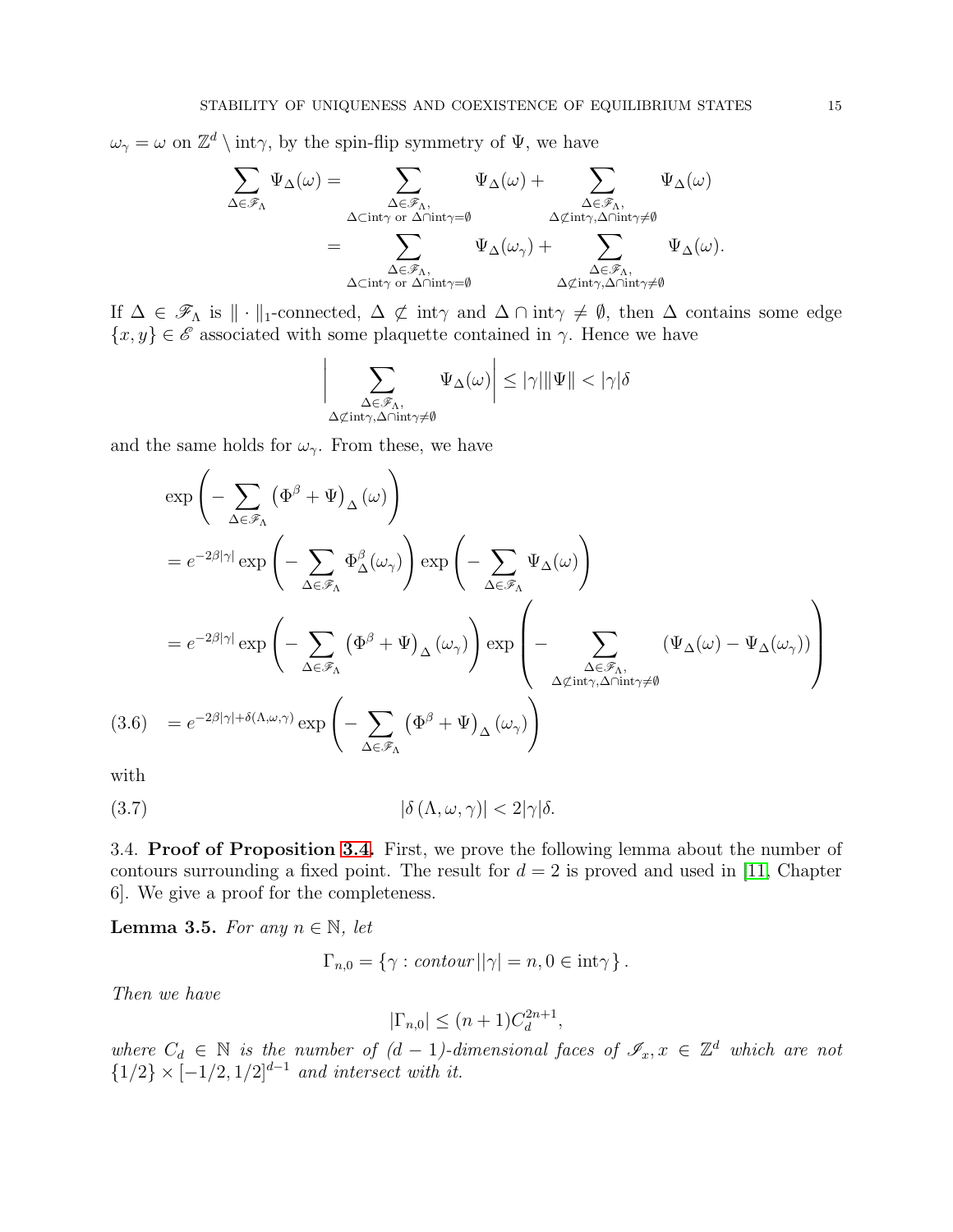Proof. Let  $\gamma \in \Gamma_{n,0}$ . Then it is easily seen that, if we write  $\mathcal{H}_i = \{1/2 + i\} \times [-1/2, 1/2]^{d-1}$ . the  $(d-1)$ -dimensional faces for  $i \in \mathbb{Z}$ , then  $\mathscr{H}_i \subset \gamma$  for some  $i = 0, \ldots, n$ . We define the graph  $G = (V, E)$ , where the set of vertices V is the set of all  $(d-1)$ -dimensional faces of  $\mathscr{I}_x, x \in \mathbb{Z}^d$  and the set of edges is the set of all pairs  $\{\mathscr{H}, \mathscr{H}'\}$  of elements of V such that  $\mathscr{H} \cap \mathscr{H}' \neq \emptyset$ . For any  $\mathscr{H} \in V$ , the number of edges which has  $\mathscr{H}$  as an end point is  $C_d$ . By elementary arguments of graph theory, it is seen that, for any finite connected subset  $S \subset V$  and any  $\mathscr{H} \in S$ , there exists a path p in G such that p starts from and ends at  $\mathscr{H}$ , passes through every vertex in S and does not pass through any other vertices and the length of p is bounded by  $2|S|$ . We fix  $i = 0, \ldots, n$ . Then, by regarding a contour as a finite connected subset in V, we can associate each  $\gamma \in \Gamma_{n,0}$  such that  $\mathscr{H}_{i} \subset \gamma$  with a path p in G starting form and ends at  $\mathcal{H}_i$  which satisfies the conditions for  $\gamma$  as above. Since the number of paths starting from  $\mathcal{H}_i$  the length of which is bounded by  $2n$  is bounded by  $C_d^{2n+1}$  $\frac{d^{2n+1}}{d}$ , we obtain  $|\Gamma_{n,0}| \leq (n+1)C_d^{2n+1}$ d .

The next lemma is a key to prove Proposition [3.4.](#page-11-0)

<span id="page-15-0"></span>**Lemma 3.6.** Let  $\beta > 0, 0 < \delta < 1$  and  $\Psi$  be a transaction invariant and spin-flip symmetric interaction which is zero on non- $\|\cdot\|_1$ -connected sets and  $\|\Psi\| < \delta$ . We write  $\Phi = \Phi^{\beta} + \Psi$ . Let  $\Lambda \Subset \mathbb{Z}^d$  be c-connected and  $\gamma_1, \ldots, \gamma_n$  be contours such that  $\mathrm{int}\gamma_1, \ldots, \mathrm{int}\gamma_n \subset \Lambda$  and they are pairwise disjoint. Then we have

$$
\mu_{\Phi,\Lambda}^+ \left( \left\{ \omega \in \Omega_\Lambda^+ \left| \gamma_1, \ldots, \gamma_n \in \Gamma(\omega) \right. \right\} \right) \le \exp \left( -2(\beta - \delta)(\left| \gamma_1 \right| + \cdots + \left| \gamma_n \right|) \right)
$$

(where we canonically regard  $\mu_{\Phi}^{+}$  $_{\Phi,\Lambda}^+$  as a measure on  $\Omega_\Lambda^+$ Λ ).

Proof. For each  $i = 1, ..., n$ , we define a map  $\theta_{\gamma_i} : \{\omega \in \Omega_{\Lambda}^+\}$  $\Lambda^{\dagger} \mid \gamma_i \in \Gamma(\omega) \} \ni \omega \mapsto \omega_{\gamma_i} \in$  $\{\omega \in \Omega_{\Lambda}^+$  $\Lambda^+ \gamma_i \notin \Gamma(\omega)$ . It is clear that  $\theta_{\gamma_i}$  is injective. From Equation [\(3.5\)](#page-13-0), we can define the composition  $\theta = \theta_{\gamma_n} \circ \cdots \circ \theta_{\gamma_1} : \{\omega \in \Omega_{\Lambda}^+\}\$  $\Lambda^+ \mid \gamma_1, \ldots, \gamma_n \in \Gamma(\omega) \} \to \Omega^+_{\Lambda}$  $<sub>\Lambda</sub><sup>+</sup>$  and it is injective.</sub> Moreover, for each  $\omega \in \Omega_{\Lambda}^{+}$  $\Lambda^+$  such that  $\gamma_1, \ldots, \gamma_n \in \Gamma(\omega)$ , from Equation [\(3.6\)](#page-14-0) and Inequality  $(3.7)$ , we have

$$
\exp\left(-\sum_{\Delta \in \mathscr{F}_{\Lambda}} \Phi_{\Delta}(\omega)\right) \leq e^{-2(\beta-\delta)|\gamma_1|} \exp\left(-\sum_{\Delta \in \mathscr{F}_{\Lambda}} \Phi_{\Delta}(\theta_{\gamma_1}(\omega))\right)
$$
  

$$
\leq e^{-2(\beta-\delta)|\gamma_1|} e^{-2(\beta-\delta)|\gamma_2|} \exp\left(-\sum_{\Delta \in \mathscr{F}_{\Lambda}} \Phi_{\Delta}(\theta_{\gamma_2}(\theta_{\gamma_1}(\omega)))\right)
$$

. . .  $\leq \exp(-2(\beta-\delta)(|\gamma_1|+\cdots+|\gamma_n|))\exp\left(-\sum\right)$  $\Delta \in \mathscr{F}_\Lambda$  $\Phi_{\Delta}(\theta(\omega))$ .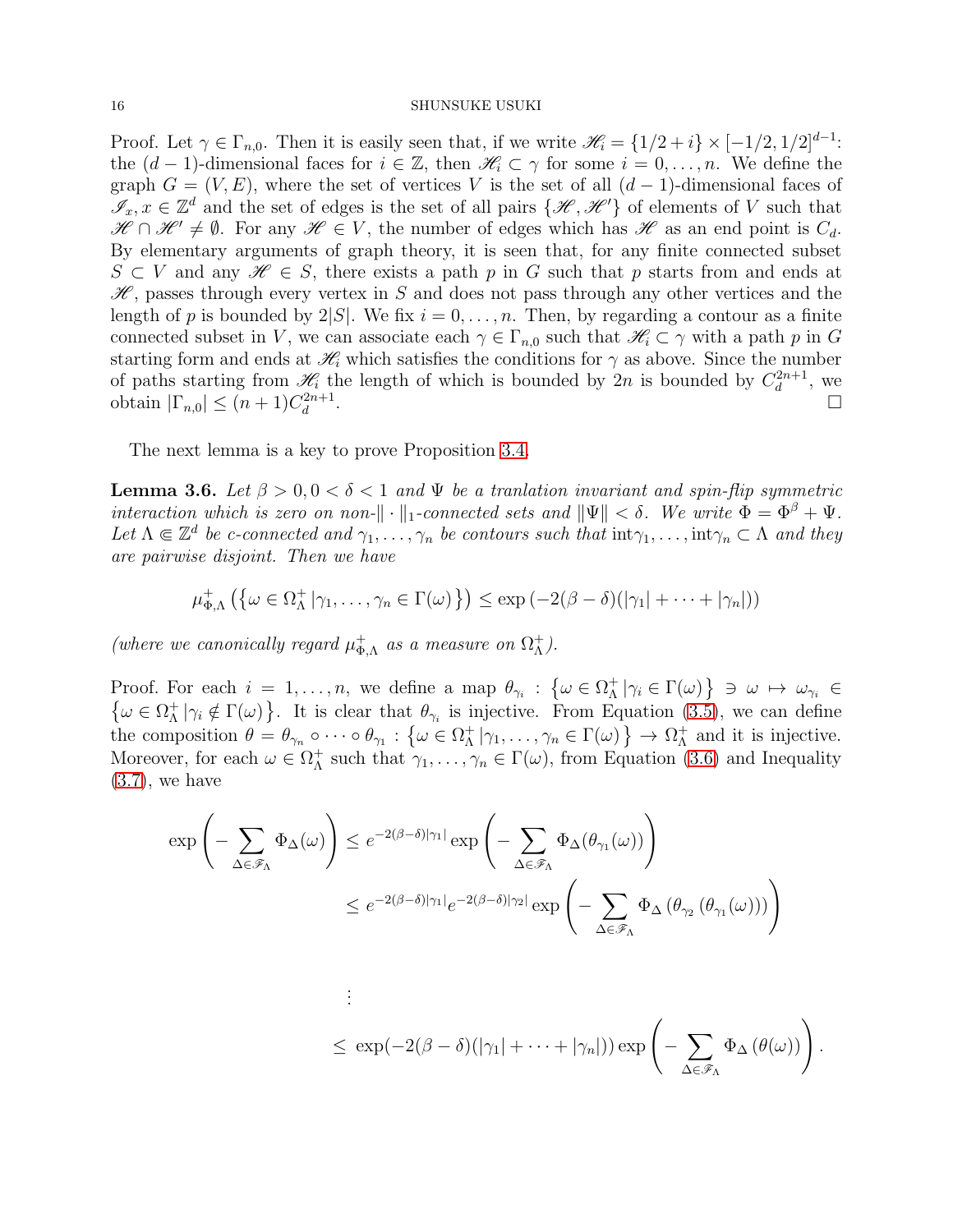Hence we have

$$
\mu_{\Phi,\Lambda}^{+} \left( \{ \omega \in \Omega_{\Lambda}^{+} \mid \gamma_{1}, \ldots, \gamma_{n} \in \Gamma(\omega) \} \right)
$$
\n
$$
= \frac{1}{Z_{\Phi,\Lambda}^{+}} \sum_{\omega \in \Omega_{\Lambda}^{+}, \atop \gamma_{1}, \ldots, \gamma_{n} \in \Gamma(\omega)} \exp \left( - \sum_{\Delta \in \mathscr{F}_{\Lambda}} \Phi_{\Delta}(\omega) \right)
$$
\n
$$
\leq \exp(-2(\beta - \delta)(|\gamma_{1}| + \cdots + |\gamma_{n}|)) \cdot \frac{1}{Z_{\Phi,\Lambda}^{+}} \sum_{\omega \in \Omega_{\Lambda}^{+}, \atop \gamma_{1}, \ldots, \gamma_{n} \in \Gamma(\omega)} \exp \left( - \sum_{\Delta \in \mathscr{F}_{\Lambda}} \Phi_{\Delta}(\theta(\omega)) \right)
$$
\n
$$
\leq \exp(-2(\beta - \delta)(|\gamma_{1}| + \cdots + |\gamma_{n}|))
$$

and obtain the statement.  $\Box$ 

We prove Proposition [3.4](#page-11-0) using these lemmas.

Proof of Proposition [3.4.](#page-11-0) Let  $\beta$ ,  $\delta > 0$  and  $\Psi$  be a tranlation invariant and spin-flip symmetric interaction which is zero on non- $\|\cdot\|_1$ -connected sets and  $\|\Psi\| < \delta$ . We write  $\Phi = \Phi^{\beta} + \Psi$ . We take arbitrary  $\Lambda \Subset \mathbb{Z}^d$  and  $x \in \Lambda$  and write  $\Omega_{\Lambda,x}^{+,-} = \{ \omega \in \Omega_{\Lambda}^+ \}$  $_{\Lambda}^{+}\left\vert \omega(x)=-1\right.$  Let  $\Gamma_{x}$  =  $\{\gamma: \text{ contour } | x \in \text{int}\gamma\}.$  For each  $\omega \in \Omega^{+,-}_{\Lambda,x}$ , it is seen that  $\Gamma(\omega) \cap \Gamma_x \neq \emptyset$ . Hence, by Lemmas [3.6](#page-15-0) and [3.5,](#page-14-2) we have

$$
\mu_{\Phi,\Lambda}^{+}(\Omega_{\Lambda,x}^{+,-}) \leq \sum_{\gamma \in \Gamma_x} \mu_{\Phi,\Lambda}^{+}(\{\omega \in \Omega_{\Lambda}^{+} | \gamma \in \Gamma(\omega)\})
$$
  

$$
\leq \sum_{\gamma \in \Gamma_x} e^{-2(\beta - \delta)|\gamma|}
$$
  

$$
= \sum_{k=1}^{\infty} \sum_{\gamma \in \Gamma_{k,0}} e^{-2(\beta - \delta)k}
$$
  

$$
\leq \sum_{k=1}^{\infty} (k+1) C_d^{2k+1} e^{-2(\beta - \delta)k}.
$$

uniformly in  $\Lambda$  and x. Hence, if we take  $\log C_d < L < \infty$  sufficiently large and  $\beta - \delta > L$  we have

$$
\mu_{\Phi,\Lambda}^{+}(\Omega_{\Lambda,x}^{+,-}) \leq \sum_{k=1}^{\infty} (k+1)C_d^{2k+1} e^{-2(\beta-\delta)k}
$$
  

$$
\leq C_d \sum_{k=1}^{\infty} (k+1) e^{-2(L-\log C_d)k}
$$
  

$$
= \varepsilon(L) < \frac{1}{2}
$$

and  $\varepsilon(L) \to 0$  as  $L \to \infty$ . We obtain the statement in the case of  $+$ . By the same argument in the case of −, we obtain Proposition [3.4.](#page-11-0)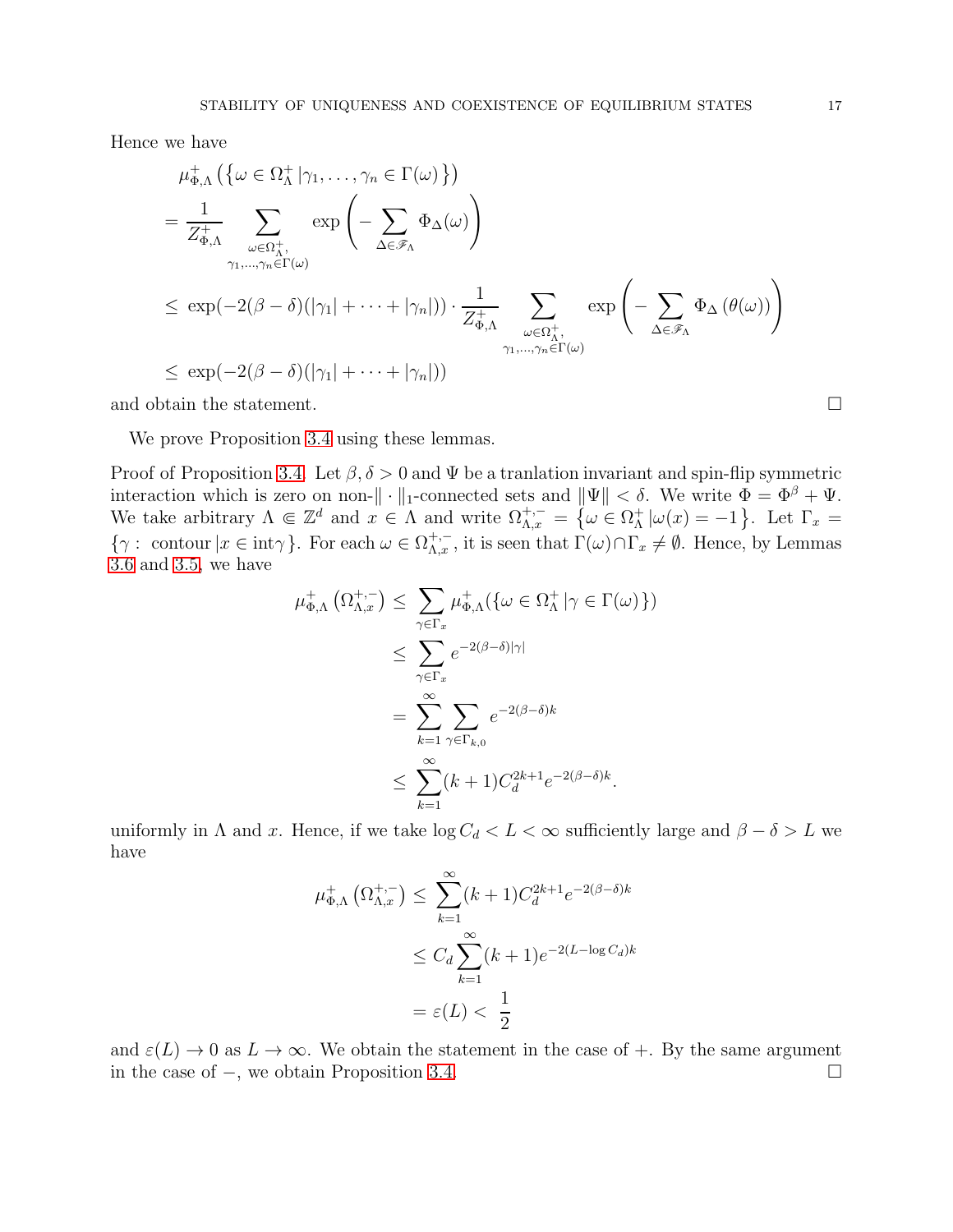#### 18 SHUNSUKE USUKI

<span id="page-17-1"></span>Remark 3.1. In the proof of Theorem [1.3](#page-2-1) (2) above, we showed that there exist equilibrium states  $\nu_{\Phi}^+$  $\nu_{\Phi}^+$  and  $\nu_{\Phi}^ \bar{\phi}$  for  $\Phi = \Phi^{\beta} + \Psi$  such that the magnetization is positive and negative, respectively, that is,

$$
\int_{\Omega} \omega(0) d\nu_{\Phi}^{+}(\omega) > 0 \text{ and } \int_{\Omega} \omega(0) d\nu_{\Phi}^{-}(\omega) < 0.
$$

It can be seen that some condition on order of decay of  $\Psi$ , like d-th order decaying condition, is necessary for  $\Phi$  to have non-magnetization-vanishing equilibrium states. In [\[9\]](#page-19-7), a translation invariant and spin-flip symmetric two body interaction  $\Phi$  is constructed such that every equilibrium state  $\mu$  for  $\Phi = \Phi^{\beta} + \Psi$  vanishes magnetization. This interaction  $\Psi$  is antiferromagnetic type (that is,  $\Psi_{\{x,y\}}(\omega) = K_{x,y}\omega(x)\omega(y), K_{x,y} \ge 0$ ) and small with respect to  $\|\cdot\|$ , but not d-th order decreasing. Moreover, it is shown in [\[3\]](#page-19-18) that, if  $d < s \leq d+1$ , then, for the antiferromagnetic interaction  $\Psi$  of the form  $K_{x,y} = \delta/|x-y|^s$ ,  $\delta > 0$  (where  $|\cdot|$  is the Euclidean distance), every equilibrium state for  $\Phi = \Phi^{\beta} + \Psi$  vanishes magnetization. (It seems unknown whether the uniqueness of the equilibrium state holds for these perturbations.)

## 4. Further questions

<span id="page-17-0"></span>Here we notice some further questions next to our results. We showed that there are more than one equilibrium state for  $\Phi = \Phi^{\beta} + \Psi$ , where  $\beta > 0$  is sufficiently large and  $\Psi$  is a translation invariant and spin-flip symmetric interaction such that  $\|\Psi\|$  is sufficiently small. When  $\Psi = 0$ , that is,  $\Phi = \Phi^{\beta}$ , the nonperturbed Ising model at sufficiently low temperature, the structure of  $I_{\Phi^\beta}$  is completely known. Remember  $\mu_\Phi^+$  $_{\Phi^{\beta},\Lambda}^{+}$  and  $\mu_{\Phi}^{-}$  $\overline{\Phi}_{\beta,\Lambda}$  defined for each  $\Lambda \Subset \mathbb{Z}^d$ in [\(3.2\)](#page-10-0).

<span id="page-17-2"></span>**Proposition 4.1** (Completeness of phase diagram). Let  $\beta > \beta_c$ . We take a sequence  $\{\Lambda_n\}_{n=1}^{\infty}$  of finite and c-connected subsets of  $\mathbb{Z}^d$  such that  $\Lambda_n \uparrow \mathbb{Z}^d$ . Then  $\{\mu_{\Phi^\beta \Lambda_n}^+\}_{n=1}^{\infty}$  and  $\{\mu_{\Phi$  $_{\Phi^{\beta},\Lambda_n}^{\dagger}$  } $_{n=1}^{\infty}$  and { $\mu_{\Phi}^ \frac{1}{\Phi^{\beta}, \Lambda_n} \}_{n=1}^{\infty}$ converge to some  $\mu_{\Phi^{\beta}}^{+}$  and  $\mu_{\Phi^{\beta}}^{-}$  in  $M(\Omega)$ , respectively and they are independent of the choice of  $\{\Lambda_n\}_{n=1}^{\infty}$ .  $\mu_{\Phi^{\beta}}^+$  and  $\mu_{\Phi^{\beta}}^-$  are translation invariant Gibbs states for  $\Phi^{\beta}$  and, then  $\mu_{\Phi^{\beta}}^+$ ,  $\mu_{\Phi^{\beta}}^ \in I_{\Phi^{\beta}}$ . Furthermore,  $\mu_{\Phi^{\beta}}^{+}$  and  $\mu_{\Phi^{\beta}}^{-}$  span  $I_{\Phi^{\beta}}$ , that is,

$$
I_{\Phi^\beta}=\left\{p\mu_{\Phi^\beta}^++(1-p)\mu_{\Phi^\beta}^-\,|0\leq p\leq 1\right\}.
$$

For a proof of the first half of the statement, see [\[10,](#page-19-1) Chapter 3] and for that of the second statement, see [\[1\]](#page-19-2) or [\[13\]](#page-19-3) for  $d = 2$  and [\[4\]](#page-19-4) for  $d > 3$ . These results are due to the FKG inequality, the crucial property of ferromagnetic interactions. If  $\beta > 0$  is sufficinetly large and a perturbation interaction  $\Psi$  is finite lange, then, as we saw in Section [2.4,](#page-7-0) we can apply the Pirogov-Sinai theory to  $\Phi = \Phi^{\beta} + \Psi$  and the same statement holds (see [\[19\]](#page-19-13)).

**Problem 4.2.** For sufficiently large  $\beta > 0$ , determine whether the same statement as Propo-sition [4.1](#page-17-2) holds or not in general when  $\Psi$  is a translation invariant and spin-flip symmetric interaction such that  $\|\Psi\|$  is sufficiently small.

We notice that these general cases include many cases to which the FKG inequality and existing extensions of the Pirogov-Sinai theory can not be applicable.

We notice another question. In Theorem [1.3,](#page-2-1) we saw the stability of uniquness of the equilibrium state for sufficiently small  $\beta$  and coexistence for sufficiently large  $\beta$ . Then what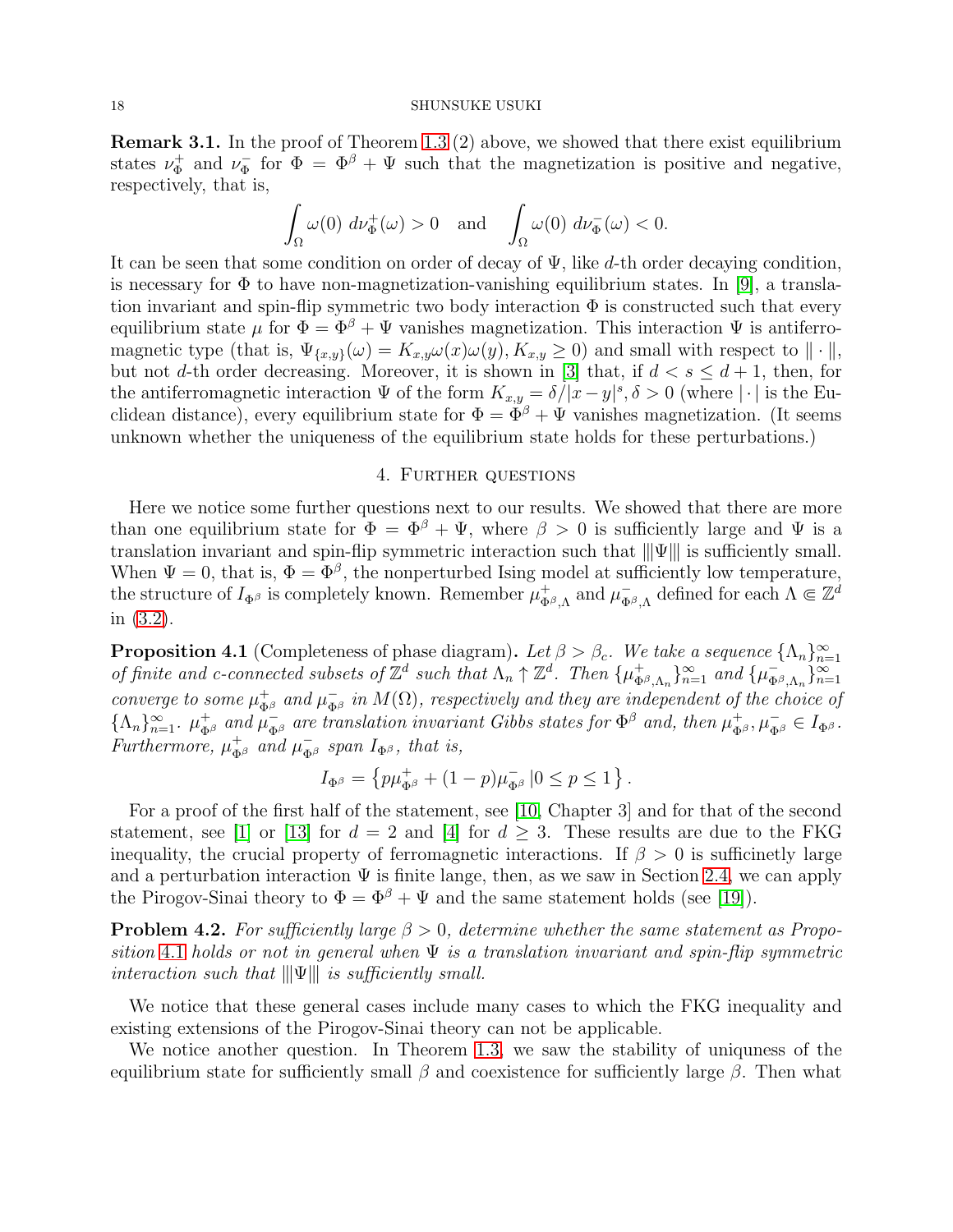is about the case when  $\beta > 0$  is intermediate? At  $\beta = \beta_c$ , it is clear that the stability is broken. Hence we have a problrm as follows.

**Problem 4.3.** (1) Determine for each  $0 < \beta < \beta_c$  whether the stability of uniqueness of the equilibrium state as Theorem [1.3](#page-2-1) (1) holds or not.

(2) Determine for each  $\beta_c < \beta < \infty$  whether the stability of coexistence of equilibrium states as Theorem [1.3](#page-2-1) (2) holds or not.

## **APPENDIX**

Here we give a proof of Proposition [1.2.](#page-2-0)

Proof of Proposition [1.2.](#page-2-0) Let  $\Phi_0$  be an interaction. We take an open set  $I_{\Phi_0} \subset U \subset I$ . For an interaction  $\Phi$ , we define the function  $F_{\Phi}: I \to \mathbb{R}$  as

$$
F_{\Phi}(\mu) = h(\mu) + \int_{\Omega} A_{\Phi} d\mu, \quad \mu \in I.
$$

Then  $F_{\Phi}$  achieves  $P^{\Phi} = \sup_{\mu \in I} F_{\Phi}(\mu)$  exactly on  $I_{\Phi}$ . Moreover, since  $I \ni \mu \mapsto \int_{\Omega} A_{\Phi} d\mu \in \mathbb{R}$ is continuous and  $I \ni \mu \mapsto h(\mu) \in \mathbb{R}$  is upper semicontinuous,  $F_{\Phi}(\mu)$  is upper semicontinuous in  $\mu \in I$ . Hence, for  $\Phi = \Phi_0$ , we have

$$
I\setminus U\subset \left\{\mu\in I\left|F_{\Phi_0}(\mu)
$$

and the left-hand side is compact and the right-hand side is open in  $I$ . Then, using the upper semicontinuity of  $F_{\Phi_0}$  again, we have  $0 < \varepsilon < 1$  such that

$$
I \setminus U \subset \left\{ \mu \in I \middle| F_{\Phi_0}(\mu) < P^{\Phi_0} - \varepsilon \right\}.
$$

We set  $\delta = \varepsilon/4$  and take an arbitrary interaction  $\Psi$  with  $\|\Psi\| < \delta$ . We write  $\Phi = \Phi_0 + \Psi$ . Then, for any  $\mu \in I$ , we have

$$
|F_{\Phi}(\mu) - F_{\Phi_0}(\mu)| = \left| \int_{\Omega} A_{\Phi} d\mu - \int_{\Omega} A_{\Phi_0} d\mu \right|
$$
  
\n
$$
\leq \int_{\Omega} |A_{\Phi} - A_{\Phi_0}| d\mu
$$
  
\n
$$
\leq \|\Psi\|
$$
  
\n
$$
< \delta
$$

and

$$
\left|P^{\Phi} - P^{\Phi_0}\right| = \left|\sup_{\mu \in I} F_{\Phi}(\mu) - \sup_{\mu \in I} F_{\Phi_0}(\mu)\right| \le \delta.
$$

If  $\mu \in I \setminus U$ , then  $F_{\Phi_0}(\mu) < P^{\Phi_0} - \varepsilon$ . Hence we have

$$
F_{\Phi}(\mu) \le F_{\Phi_0}(\mu) + \delta
$$
  

$$
< P^{\Phi_0} - \varepsilon + \delta
$$
  

$$
\le P^{\Phi} - \varepsilon + 2\delta
$$
  

$$
= P^{\Phi} - \frac{\varepsilon}{2}
$$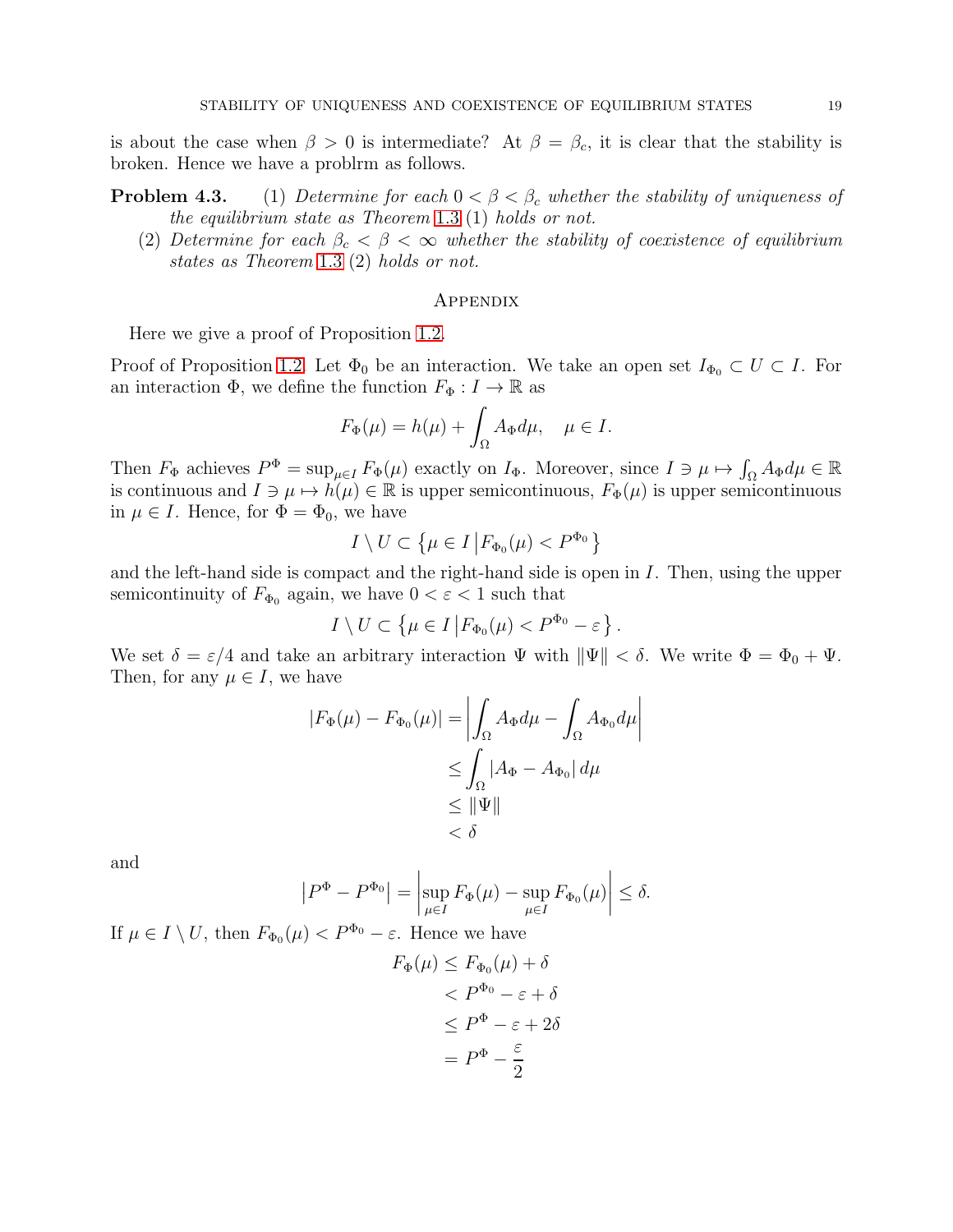and  $\mu$  does not achieve the supremum. Hence  $\mu \notin I_{\Phi}$ .

## **REFERENCES**

- <span id="page-19-5"></span><span id="page-19-2"></span>[1] M. Aizenman: Translation invariance and instability of phase coexistence in the two dimensional Ising system, Comm. Math. Phys. **73** (1980), 83-94.
- <span id="page-19-18"></span>[2] M. Aizenman, H. Duminil-Copin, V. Sidoravicius: Random currents and continuity of Ising model's spontaneous magnetization, Comm. Math. Phys.  $334$  (2) (2015), 719-742.
- <span id="page-19-4"></span>[3] M. Biskup, L. Chayes, S.A. Kivelson: On the absence of ferromagnetism in typical 2D ferromagnets, Comm. Math. Phys. 274 (2007), 217-231.
- <span id="page-19-15"></span>[4] T. Bodineau: Translation invariant Gibbs states for the Ising model, Probab. Theory Related Fields 135 (2) (2006), 153-168.
- <span id="page-19-6"></span>[5] C. Borgs, R. Kotecky, D. Ueltschi: Low temperature phase diagrams for quantum perturbations of classical spin systems, Comm. Math. Phys.  $181$  (1996), 409-446.
- [6] H.A.M. Daniëls, A.C.D. van Enter: *Differentiability properties of the pressure in lattice systems*, Comm. Math. Phys. 71 (1980), 65-76.
- <span id="page-19-16"></span>[7] N. Datta, R. Fernández, J. Fröhlich: Low-temperature phase diagrams of quantum lattice systems. I. Stability for quantum perturbations of classical systems with finitely-many ground states, J. Statist. Phys. 84 (3-4) (1996), 455-534.
- <span id="page-19-17"></span>[8] N. Datta, J. Fröhlich, L. Rey-Bellet: *Low-temperature phase diagrams of quantum lattice systems. II.* Convergent perturbation expansions and stability in systems with infinite degeneracy, J. Helv. Phys. Acta 69 (1996), 752-820.
- <span id="page-19-7"></span>[9] A.C.D. van Enter: A note on the stability of phase diagrams in lattice systems, Comm. Math. Phys. 79 (1981), 25-32.
- <span id="page-19-1"></span>[10] S. Friedli, Y. Velenik: Statistical mechanics of lattice systems: a concrete mathematical introduction, Cambridge University Press, 2017.
- <span id="page-19-11"></span><span id="page-19-10"></span>[11] H. Georgii: Gibbs measures and phase transitions, second edition, Walter De Gruyter, Berlin, 2011.
- <span id="page-19-3"></span>[12] J. Ginibre, A. Grossmann, D. Ruelle: Condensation of lattice gases, Comm. Math. Phys. 3 (1966), 187-193.
- [13] Y. Higuchi: On the absence of non-translation invariant Gibbs states for the two-dimensional Ising model, in Random fields, Vol. I, II (Esztergom, 1979), Colloquia Mathematica Societatis János Bolyai 27, 517-534, North-Holland, Amsterdam.
- <span id="page-19-9"></span>[14] R.B. Israel: Generic triviality of phase diagrams in spaces of long-range interactions, Comm. Math. Phys. 106 (1986), 459-466.
- <span id="page-19-14"></span>[15] Y. M. Park: Extension of Pirogov-Sinai theory of phase transitions to infinite range interactions I. Cluster expansion, Comm. Math. Phys. 114 (1988), 187-218, and Extension of Pirogov-Sinai theory of phase transitions to infinite range interactions. II. Phase diagram, Comm. Math. Phys. 114 (1988), 219-241.
- <span id="page-19-12"></span>[16] S.A. Pirogov, Ya.G. Sinai: Teor. Mat. Fiz. 25 (1975), 358-369, in Russian; English translation: Phase diagrams of classical lattice systems, Theor. Math. Phys. 25 (1975), 1185-1192, and Teor. Mat. Fiz. 26 (1976), 358-369, in Russian; English translation: Phase diagrams of classical lattice systems (Continuation), Theor. Math. Phys. 26 (1976), 39-49,
- <span id="page-19-0"></span>[17] D. Ruelle: Thermodynamic formalism: The mathematical structures of equilibrium statistical mechanics, second edition, Cambridge University Press, Cambridge, 2004.
- <span id="page-19-13"></span><span id="page-19-8"></span>[18] A. D. Sokal: More surprises in the general theory of lattice systems, Comm. Math. Phys. 86 (1982), 327-336.
- [19] M. Zahradník: An alternate version of Pirogov-Sinai Theory, Comm. Math. Phys. 93 (1984), 559-581.

Department of Mathematics Faculty of Science